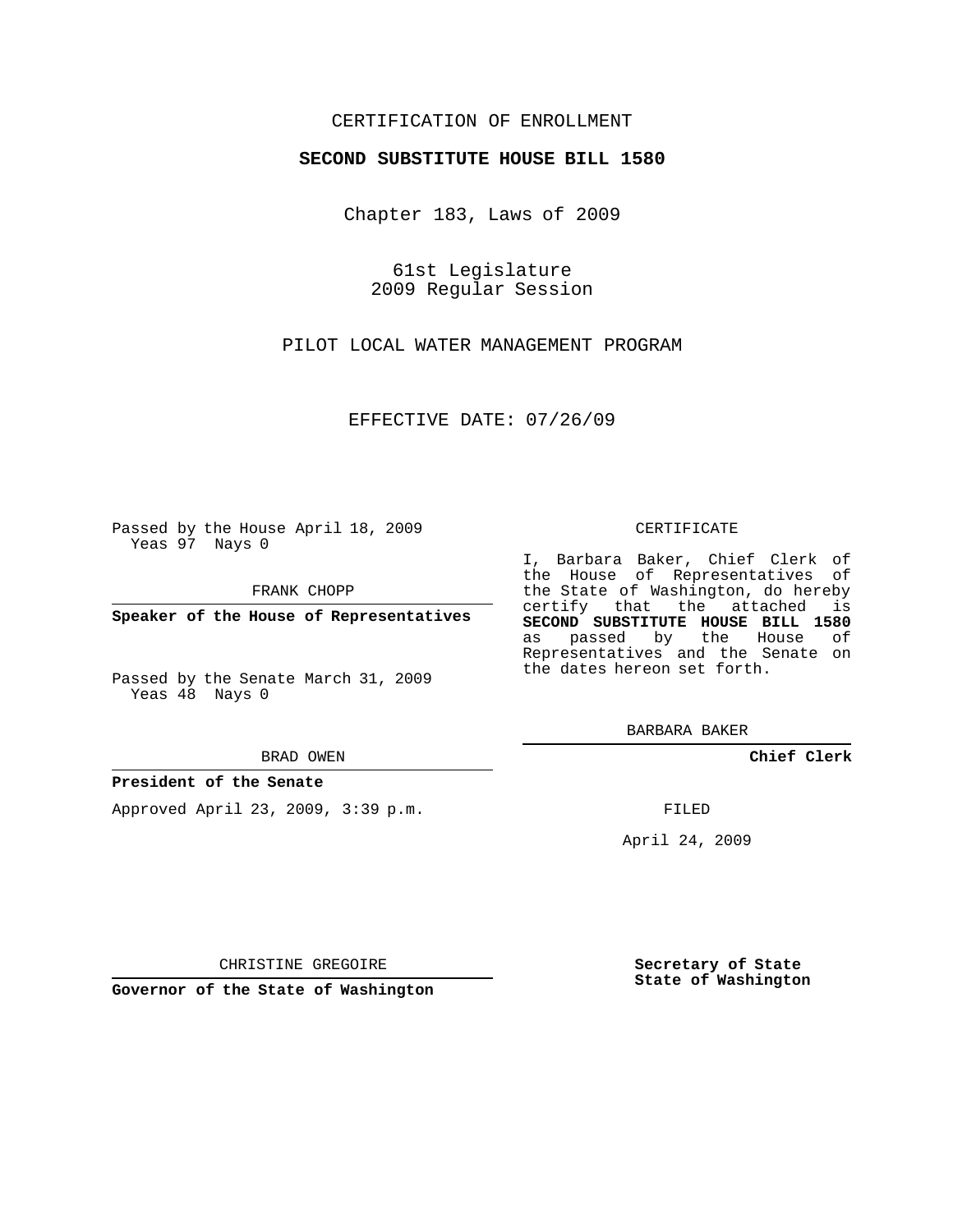# **SECOND SUBSTITUTE HOUSE BILL 1580** \_\_\_\_\_\_\_\_\_\_\_\_\_\_\_\_\_\_\_\_\_\_\_\_\_\_\_\_\_\_\_\_\_\_\_\_\_\_\_\_\_\_\_\_\_

\_\_\_\_\_\_\_\_\_\_\_\_\_\_\_\_\_\_\_\_\_\_\_\_\_\_\_\_\_\_\_\_\_\_\_\_\_\_\_\_\_\_\_\_\_

## AS AMENDED BY THE SENATE

Passed Legislature - 2009 Regular Session

## **State of Washington 61st Legislature 2009 Regular Session**

**By** House General Government Appropriations (originally sponsored by Representatives Kessler, Walsh, Santos, Morris, Blake, Takko, Chandler, McCoy, Newhouse, Kretz, Linville, Jacks, Ormsby, Van De Wege, Hurst, Warnick, Nelson, Hinkle, Springer, and Kenney)

READ FIRST TIME 03/02/09.

 AN ACT Relating to establishing a pilot local water management program in one qualified jurisdiction; amending RCW 90.03.380, 90.44.100, 43.21B.110, and 90.82.060; reenacting and amending RCW 90.14.140; adding a new chapter to Title 90 RCW; and providing an expiration date.

6 BE IT ENACTED BY THE LEGISLATURE OF THE STATE OF WASHINGTON:

 NEW SECTION. **Sec. 1.** The legislature finds that the Walla Walla watershed community faces substantial challenges in planning for future water use and meeting the needs of fish, farms, and people. The legislature further finds that the participants in the Walla Walla watershed planning group have demonstrated exceptional cooperation in developing an innovative water management concept that enhances flexibility in water use while protecting ecological functions. The legislature also recognizes the significant contribution of representative William Grant's leadership in the creation of a Walla Walla pilot design to authorize local water management activity.

17 NEW SECTION. **Sec. 2.** The definitions in this section apply 18 throughout this chapter unless the context clearly requires otherwise.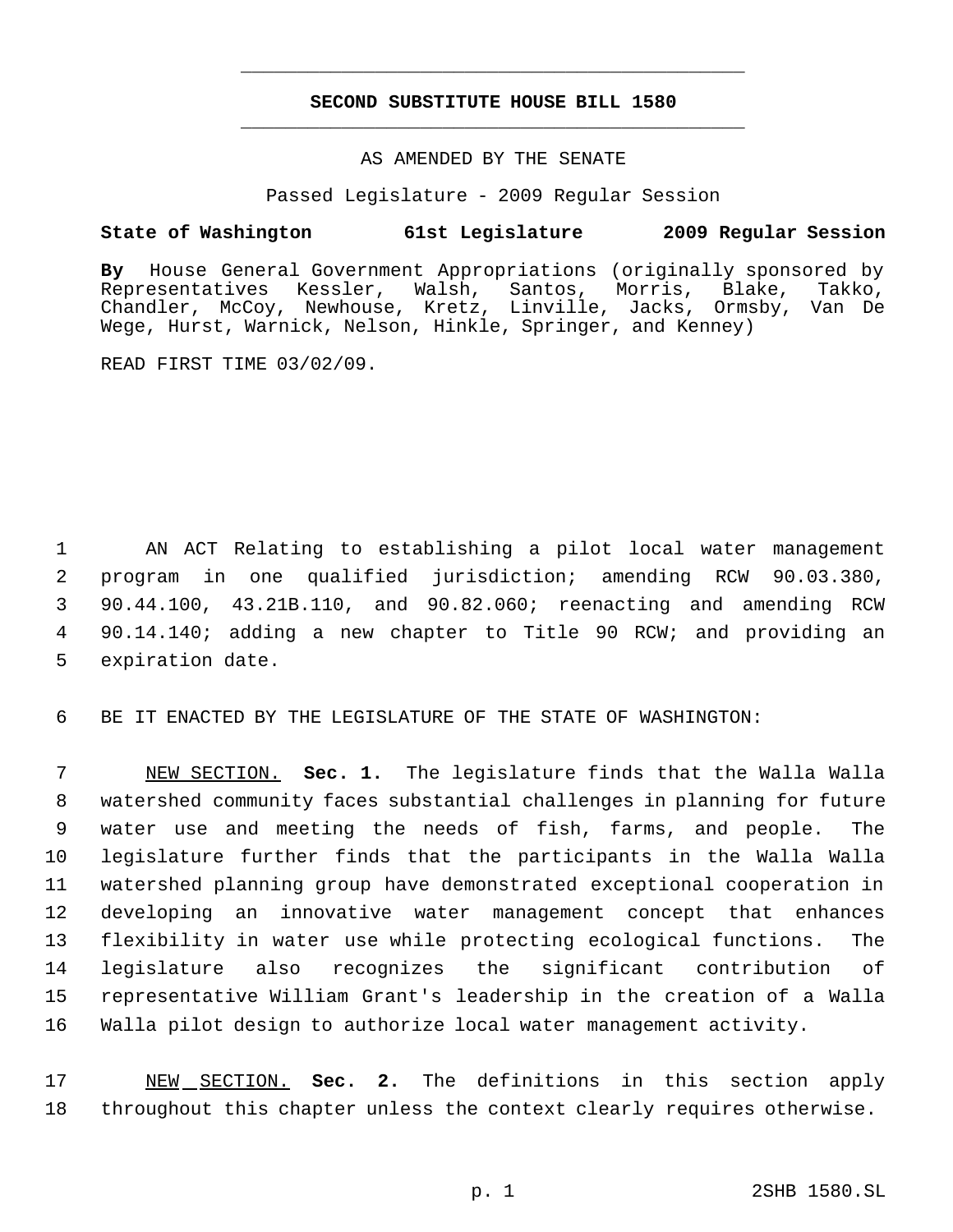(1) "Basin" means the WRIA where the planning area is located.

 (2) "Board" means a water management board created under this chapter.

(3) "Department" means the department of ecology.

(4) "Director" means the director of the department of ecology.

 (5) "Initiating entities" means the county boards of commissioners within the planning area, the city council of the largest Washington city in the planning area, the largest water user in the planning area, and all affected federally recognized tribes within the planning area.

 (6) "Instream flow" means a minimum flow under chapter 90.03 or 90.22 RCW or a base flow under chapter 90.54 RCW that has been set by rule.

 (7) "Local water management program" means the water banking mechanism, any local water plans authorized by the board, and any other activities authorized by section 5 of this act.

 (8) "Local water plan" means a voluntary water management plan developed by local water rights holders within the planning area to manage their water use in a manner that enhances stream flows in exchange for greater flexibility in exercising the water rights.

 (9) "Planning area" means the entirety or a subsection of a single or multiple WRIA as identified in the creation of a board under this chapter.

 (10) "Trust water right" means any water right acquired by the state under chapter 90.42 RCW for management in the state's water rights program.

 (11) "Watershed plan" means a plan adopted under chapter 90.82 RCW. (12) "WRIA" means a water resource inventory area established in chapter 173-500 WAC as it existed on January 1, 1997.

 NEW SECTION. **Sec. 3.** (1) Initiating entities may collectively petition the department in order to establish a water management board.

 (2) The department, in consultation with the initiating entities, may create a board if:

 (a) The initiating entities demonstrate to the department that the following criteria are satisfied:

 (i) Community support for the development of a local watershed management plan, including the affected federally recognized tribes, local governments, and general community support;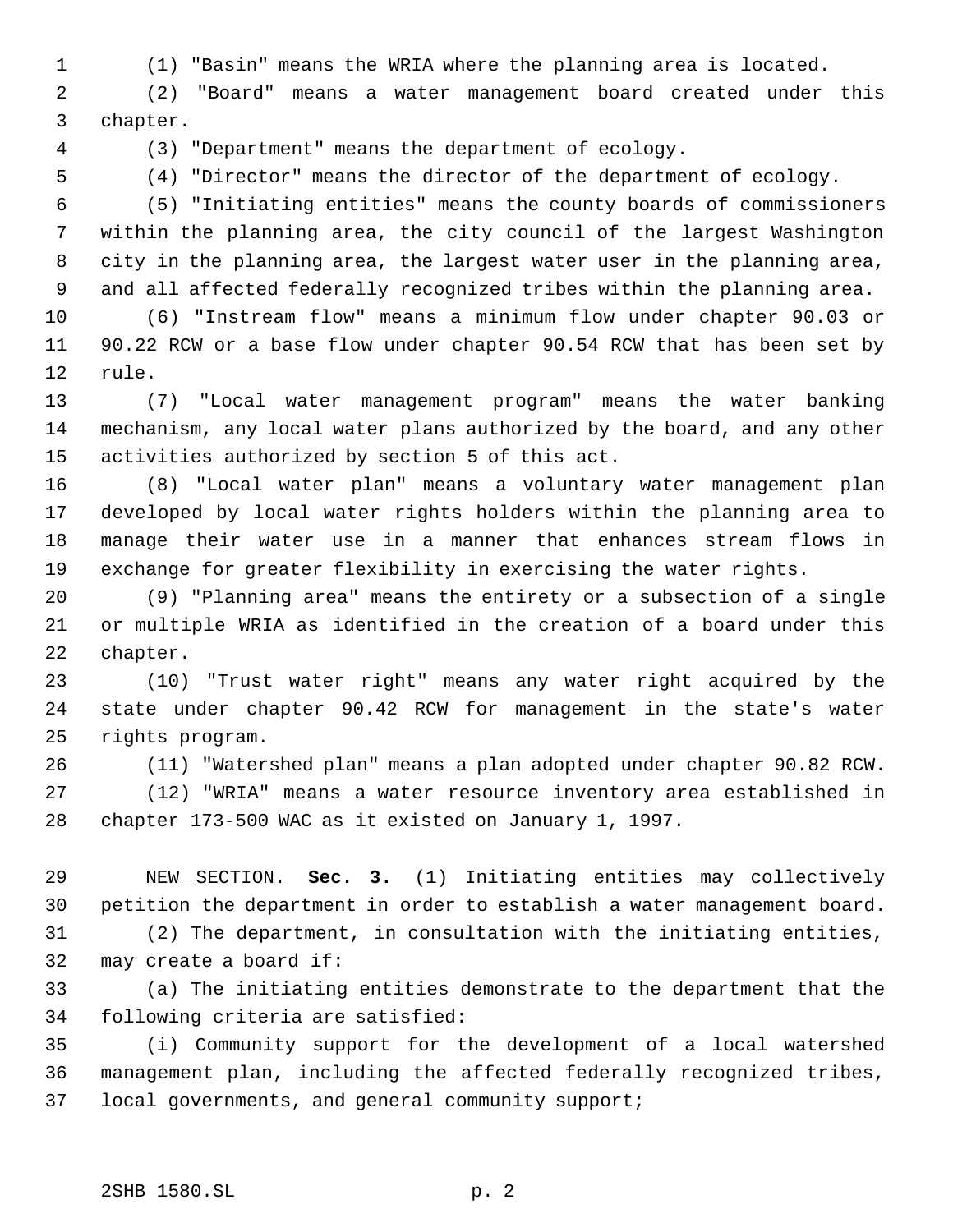(ii) There is commitment on the part of the initiating entities and 2 the affected community to enhance stream flows for fish; and

 (iii) An adequate monitoring network is in place, as determined by the department;

(b) The department determines the following:

 (i) An instream flow rule for the WRIA or WRIAs in the planning area has been adopted since 1998;

 (ii) The planning area is located within one of the sixteen fish- critical basins designated by the department in its March 2003 "Washington Water Acquisition Program" report and demonstrates a significant history of severely impaired flows; and

 (iii) The watershed planning unit has completed a watershed implementation plan adopted under chapter 90.82 RCW and salmon recovery implementation plan adopted under chapter 77.85 RCW.

 (3) The department, in determining whether to create a board, must give strong consideration to basins that have completed a judicial proceeding to adjudicate water rights under chapter 90.03 RCW.

 NEW SECTION. **Sec. 4.** (1)(a) Each board must be composed of the following members:

 (i) All affected federally recognized tribes within the planning area will be invited to participate and may appoint one member each;

(ii) The following entities must each appoint one member:

(A) Each county board of commissioners within the planning area;

 (B) The city council of the largest Washington city in the planning area; and

 (C) The board of directors of the entity or the person who uses the greatest quantity of water in the planning area;

 (iii) The conservation districts' board of supervisors in the planning area must jointly appoint one member; and

 (iv) The members under (a)(i) through (iii) of this subsection must appoint the remaining three members of the board. These three members must be residents of the planning area. One member must be a planning area water rights holder. One member must represent environmental interests in the planning area. One member must be a citizen at large. (b) If for any reason one of the required governments or entities to be represented on the board declines to participate, the remaining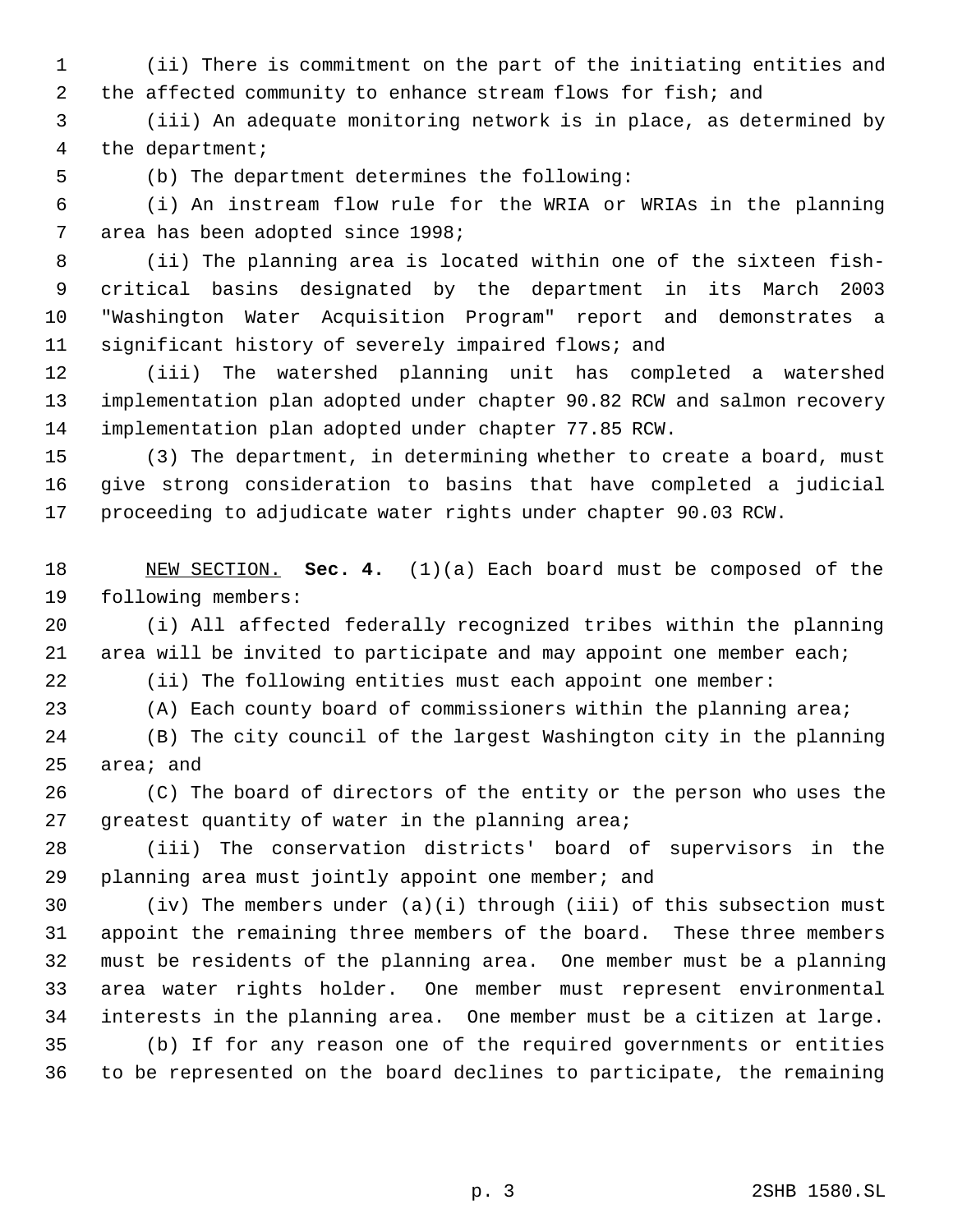board members may invite another local government within the planning area to join the board.

 (2) Each member of the board serves a two-year term and may be reappointed for an additional term. Members may continue to serve on the board until a new appointment is made.

 (3) The board must create a policy advisory group and a water resource panel.

 (a) For the policy advisory group, the board must invite participation from the department and the department of fish and wildlife, other affected state agencies, and other interests as appropriate. The board may also appoint members from local government agencies, academia, watershed and salmon recovery entities, businesses, and agricultural and environmental organizations as the board deems appropriate.

 (b) The policy advisory group must assist and advise the board in coordinating and developing water resource-related programs, planning, and activities within the planning area, including the coordination of efforts with all jurisdictions of the planning area and development of the board's strategic actions.

 (c) For the water resource panel, the board must appoint members to the water resource panel who have expertise and understanding regarding surface water and groundwater monitoring and hydrological analysis, irrigation management and engineering, water rights, and fisheries habitat and economic development. The board must invite participation from the department and the department of fish and wildlife.

 (d) The water resource panel must provide technical assistance for the development of the local water plans and provide advice to the board on the criteria for establishment of local water plans and the approval, denial, or modification of the local water plans.

 (4) A board member, employee, or contractor may not engage in any act that is in conflict with the proper discharge of their official duties. Such conflicts of interest include, but are not limited to, holding a financial interest in a matter before the board.

 NEW SECTION. **Sec. 5.** (1) The board has the following authority, duties, and responsibilities:

(a) Assume the duties, responsibilities, and all current activities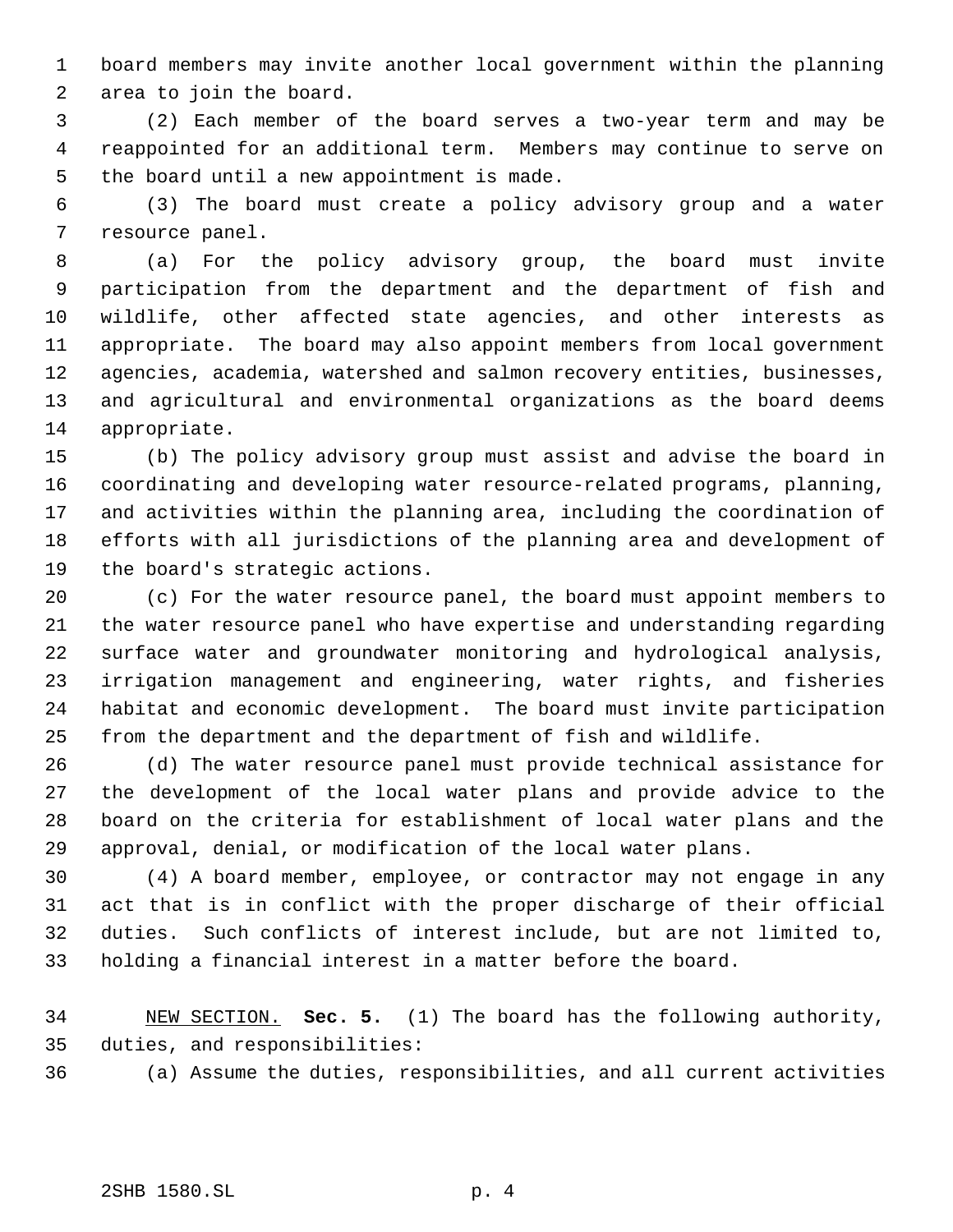of the watershed planning unit and the initiating governments authorized in RCW 90.82.040;

 (b) Develop strategic actions for the planning area by building on the watershed plan;

 (c) Adopt and revise criteria, guidance, and processes to effectuate the purpose of this chapter;

(d) Administer the local water plan process;

(e) Oversee local water plan implementation;

(f) Manage banked water as authorized under this chapter;

(g) Acquire water rights by donation, purchase, or lease;

 (h) Participate in local, state, tribal, federal, and multistate basin water planning initiatives and programs; and

 (i) Enter into agreements with water rights holders to not divert water that becomes available as a result of local water plans, water banking activities, or other programs and projects endorsed by the board and the department.

 (2) The board may acquire, purchase, hold, lease, manage, occupy, and sell real and personal property, including water rights, or any interest in water rights, enter into and perform all necessary contracts, appoint and employ necessary agents and employees, including an executive director and fix their compensation, employ contractors including contracts for professional services, and do all lawful acts required and expedient to carry out the purposes of this chapter.

 (3) The board constitutes an independently funded entity, and may provide for its own funding as determined by the board. The board may solicit and accept grants, loans, and donations and may adopt fees for services it provides. The board may not impose taxes or acquire property, including water rights, by the exercise of eminent domain. The board may distribute available funds as grants or loans to local water plans or other water initiatives and projects that will further the goals of the board.

 (4) The ability of the board to fully meet its duties under this chapter is dependent on the level of funding available to the board. If sufficient funding is not available to the board to carry out its duties, the board may, in consultation with the department, establish a plan that determines and sets priorities for implementation of the board's duties.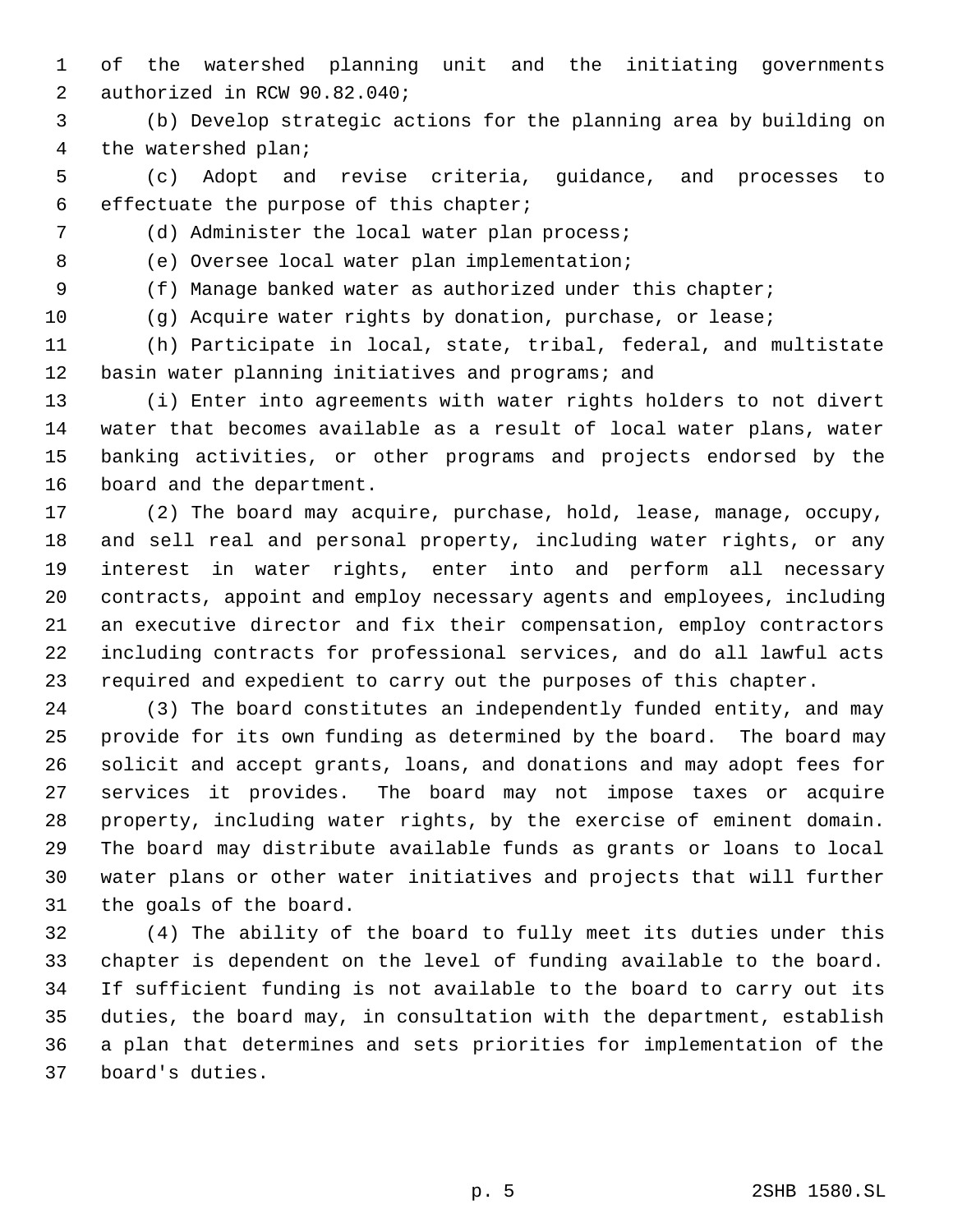(5) The board, and its members and staff, acting in their official capacities, are immune from liability and are not subject to any cause of action or claim for damages arising from acts or omissions engaged in under this chapter.

 (6) Upon the creation of the board, and for the duration of the board, the existing planning unit for the planning area, established under RCW 90.82.040, is dissolved and all assets, funds, files, planning documents, pending plans and grant applications, and other current activities of the planning unit are transferred to the board.

 NEW SECTION. **Sec. 6.** The board, in collaboration with the department, must provide a written report to the legislature by December 1, 2012, December 1, 2015, and December 1, 2018. The report must summarize the actions, funding, and accomplishments of the board in the previous three years, and submit recommendations for improvement of the local water plan process. The 2018 report must also contain recommendations on the future of the board.

 NEW SECTION. **Sec. 7.** (1) The board may establish a mechanism to bank water for the holders of water rights within the planning area to voluntarily deposit them on a temporary or permanent basis.

 (2) The board has the following authority regarding banked water in the planning area:

 (a) The board may accept a surface water right or a groundwater right on a permanent or temporary basis under terms and conditions agreed upon by the water rights holder and the board.

 (b) On a temporary or permanent basis, the board may accept a water right, or portion thereof, that will be made available under local water plans for stream flow enhancement under the terms of the local water plan, as provided in this chapter.

 (c) Except as provided in (d) of this subsection, the board must accept a water right temporarily banked for instream flow without conducting a review of the extent and validity of the water right. Such a water right may not thereafter be authorized for any other purposes. A banked water right that has not been tentatively determined as to its extent and validity is not entitled to be protected from impairment by another water right.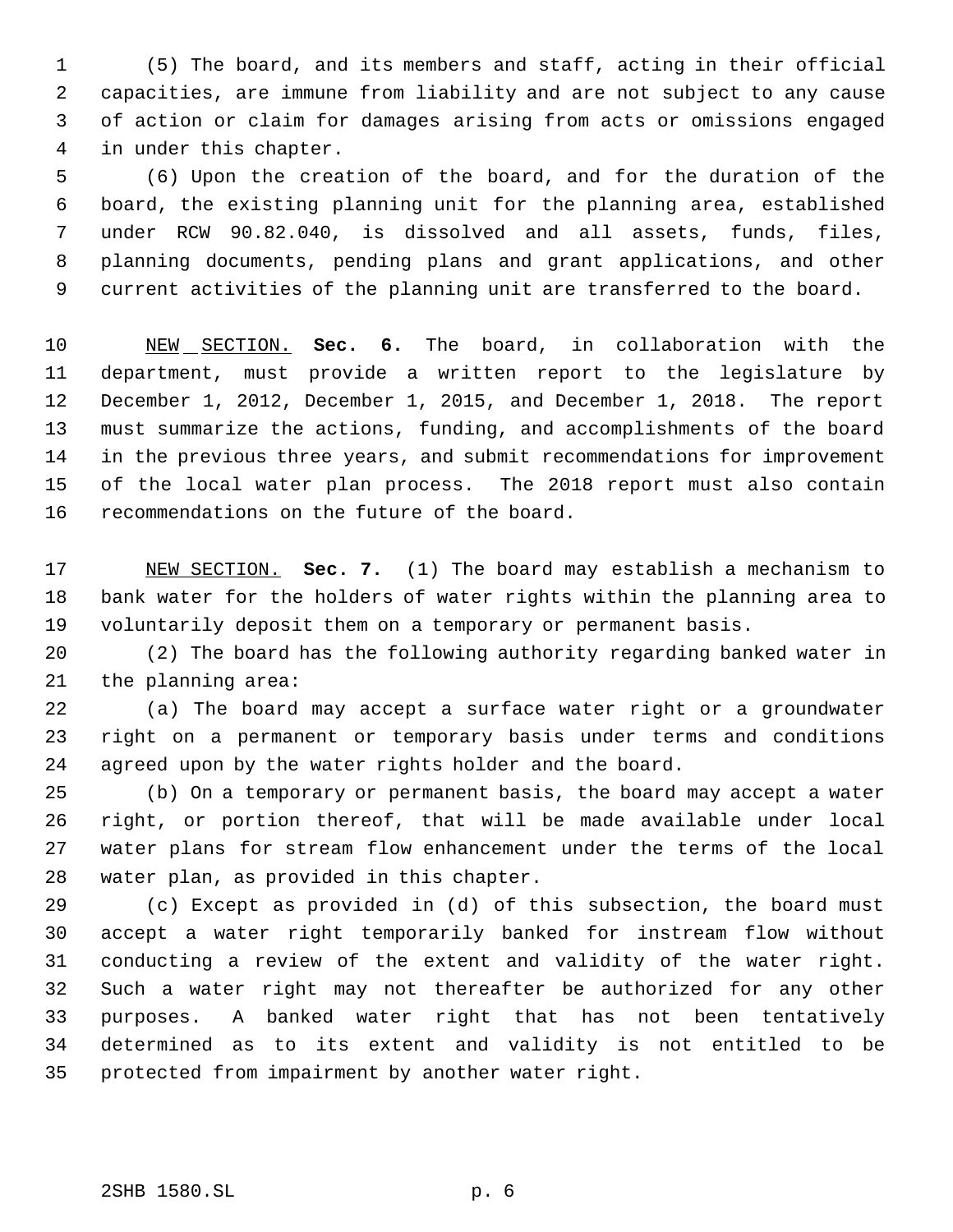(d) The board may manage a water right that has been banked as mitigation for impairment to instream flows and other existing water rights. However, the water right may only be available for mitigation to the extent the department determines the water right is valid and use of the water right for mitigation will not cause detriment or injury to existing water rights.

 (3)(a) A water right banked on a temporary basis remains in the ownership of the water rights holder and not the state of Washington or the board.

 (b) A water right banked on a permanent basis must be transferred to the state of Washington as a trust water right consistent with RCW 90.42.080.

 (4) A water right or portion of a water right banked under this chapter is not subject to loss by forfeiture under RCW 90.14.130 through 90.14.200. When a temporary water right is withdrawn from banking, the time period that the water right was banked may not be calculated as time water was not used for purposes of RCW 90.14.160, 90.14.170, and 90.14.180.

 (5) When a temporarily deposited water right is withdrawn from banking, the time period that the water right was banked may not be included in the five years of prior water use for purposes of applications to add acreage or purposes of water use under RCW 90.03.380(1).

 (6) Nothing in this chapter forecloses or diminishes the rights of any person to apply to the department to transfer a water right to the state trust water rights program under the authority of chapter 90.42 RCW or to apply for a change of a water right to the department or to a water conservancy board authorized under chapter 90.80 RCW.

 NEW SECTION. **Sec. 8.** (1) The board shall adopt guidelines and criteria for filing, review, and approval of a local water plan. The board shall also develop a dispute resolution process that provides for water users, the board, and the department to resolve disputes regarding the implementation and enforcement of a local water plan.

 (2) A water user or group of water users within the planning area, organized as provided in guidelines adopted by the board, may submit a proposed local water plan to the board.

(3) A local water plan must include: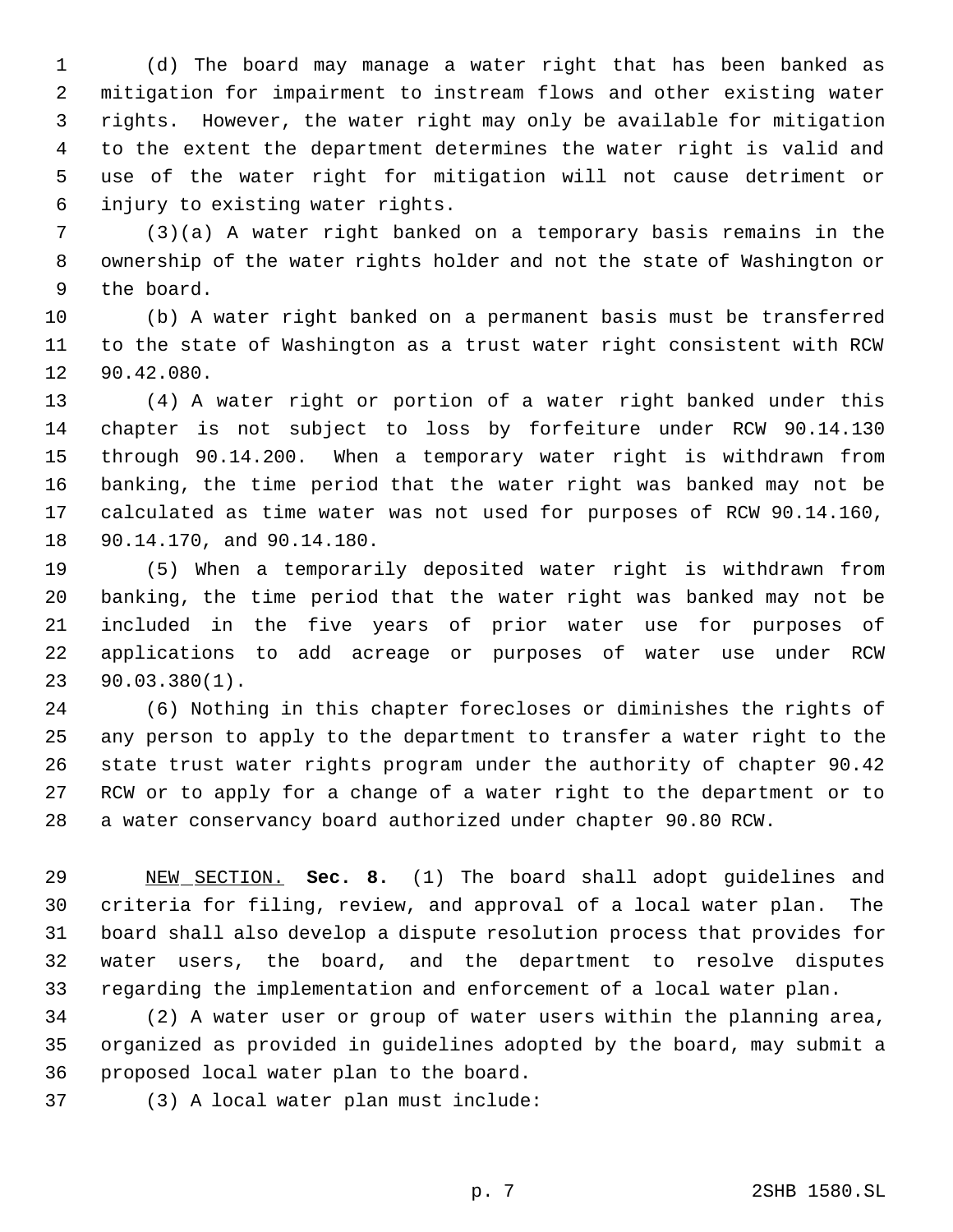(a) A determination by the board of the baseline water use for all water rights involved in the local water plan, based on the guidelines adopted by the board, and in consultation with the water resource panel. The baseline documents regarding water use that are submitted by the water users may not be used by the department to determine the validity of the water rights in any future administrative or regulatory actions;

 (b) A clearly defined set of practices that provide for flexibility of water use as defined in subsection (4) of this section;

 (c) An estimate of the amount of water that would remain instream either long term or during critical flow periods for fish;

 (d) Performance measures and options for achieving reductions in total water use from baseline;

 (e) Performance measures for tracking improved stream flows either long term or during critical flow periods for fish; and

 (f) Measurement, tracking, and monitoring measures and procedures that ensure the implementation and enforcement of the measures for flexibility of water use, enhancement of the stream flows, and other elements, terms, and conditions in the local water plan.

 (4) The local water plan may have elements and provide rights to the use and application of water that are not otherwise authorized in the water rights, including:

 (a) The ability to use the quantity of water defined as baseline in section 12(1)(a) of this act on new or additional places of use, from new or additional points of diversion or withdrawal, and at different times of the year;

 (b) The ability to change or add a source of water supply including the use of groundwater to supplement surface water rights and the ability to implement the conjunctive use of the groundwater and surface water; and

 (c) The storage of water and infiltration of the water to the groundwater to supplement shallow groundwater withdrawals or for the purpose of replenishing the aquifer.

 (5) To participate in a local water plan, water rights holders must: (a) Agree to allow a portion or all of their baseline water use to remain instream, as specified in the approved local water plan; (b) have existing operable water conveyance infrastructure in place and available for use; (c) agree that any water made available for stream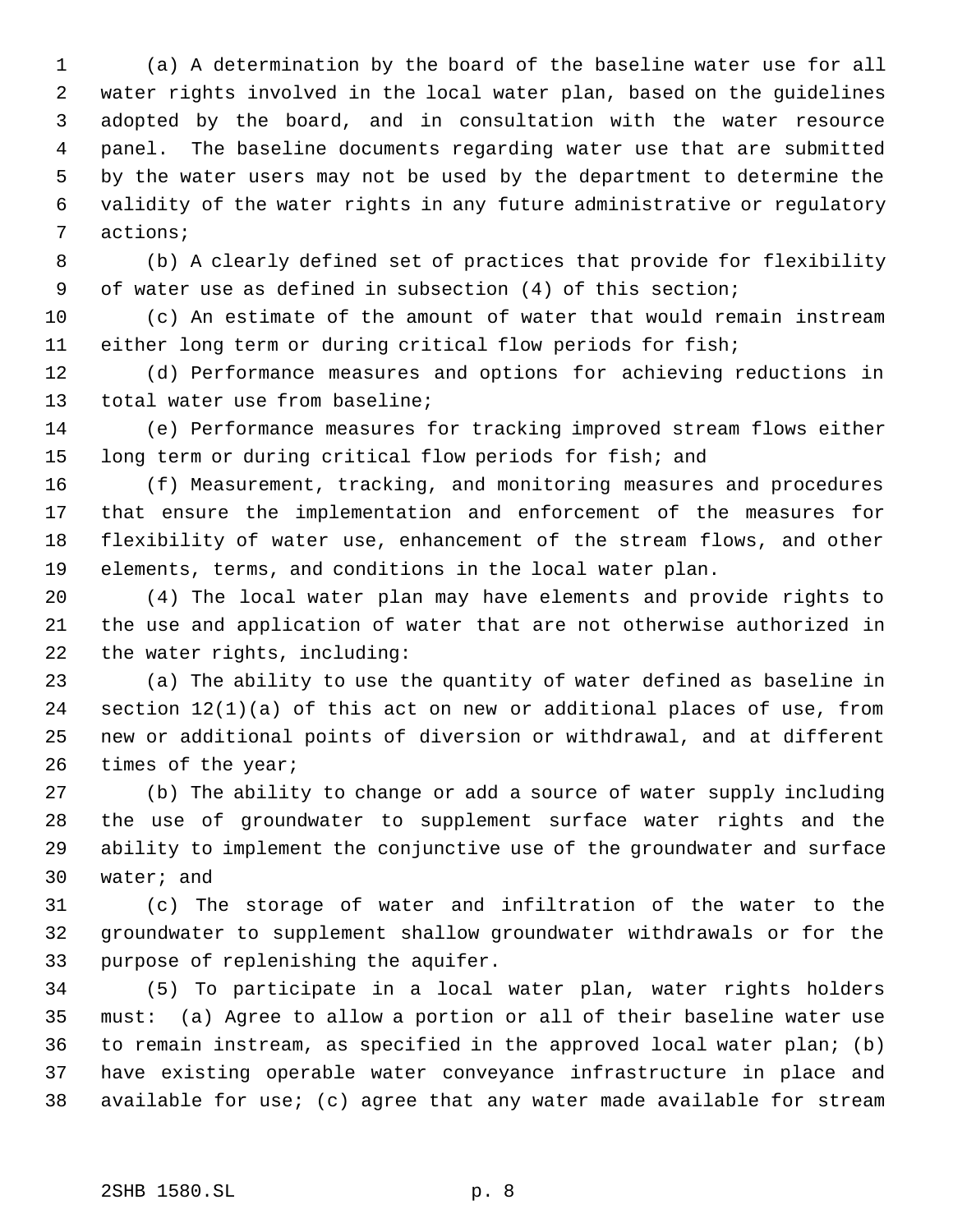flow enhancement may not be diverted from the water source and used during the term of the local water plan, but instead must be deposited into the water bank or, upon request by the water rights holder, transferred to the trust water rights program consistent with chapter 90.42 RCW; (d) measure and monitor their water use, stream flows upstream and downstream of the boundaries of the plan, and groundwater levels within the boundaries of the plan; and (e) commit to staying in the program consistent with criteria established by the board.

 (6) Unless agreed upon by the water rights holder, nothing in this chapter diminishes or changes existing water rights.

 (7) The water users must submit annual reports to the department and the board regarding contract performance, consistent with the guidelines adopted by the board.

 (8) A local water plan may be effective for a term of one to ten years.

 NEW SECTION. **Sec. 9.** (1) The board must provide a thirty-day public notice period for the proposal for a local water plan and accept comments from all interested persons during that period.

 (2) To become effective, the local water plan must be approved by both the board and the department. A proposed local water plan must not be approved if the board and the department determine the local water plan will not substantially enhance instream flow conditions.

 (3) The approved local water plan must be signed by the executive director of the board, by the director, and by all water users participating in the local water plan. The local water plan is a contract among the board, the department, and the water users in which all parties agree to abide by all terms and conditions of the local water plan.

 (4) If an approved local water plan is not in compliance with its terms and conditions, the board shall, consistent with the dispute resolution process adopted by the board, seek compliance. If the board revokes a local water plan due to noncompliance, the water users in the local water plan must thereafter exercise the water rights only as the water rights were authorized and conditioned prior to the approval of the local water plan, and all rights and duties that were terms in the local water plan lapse and are not valid or enforceable.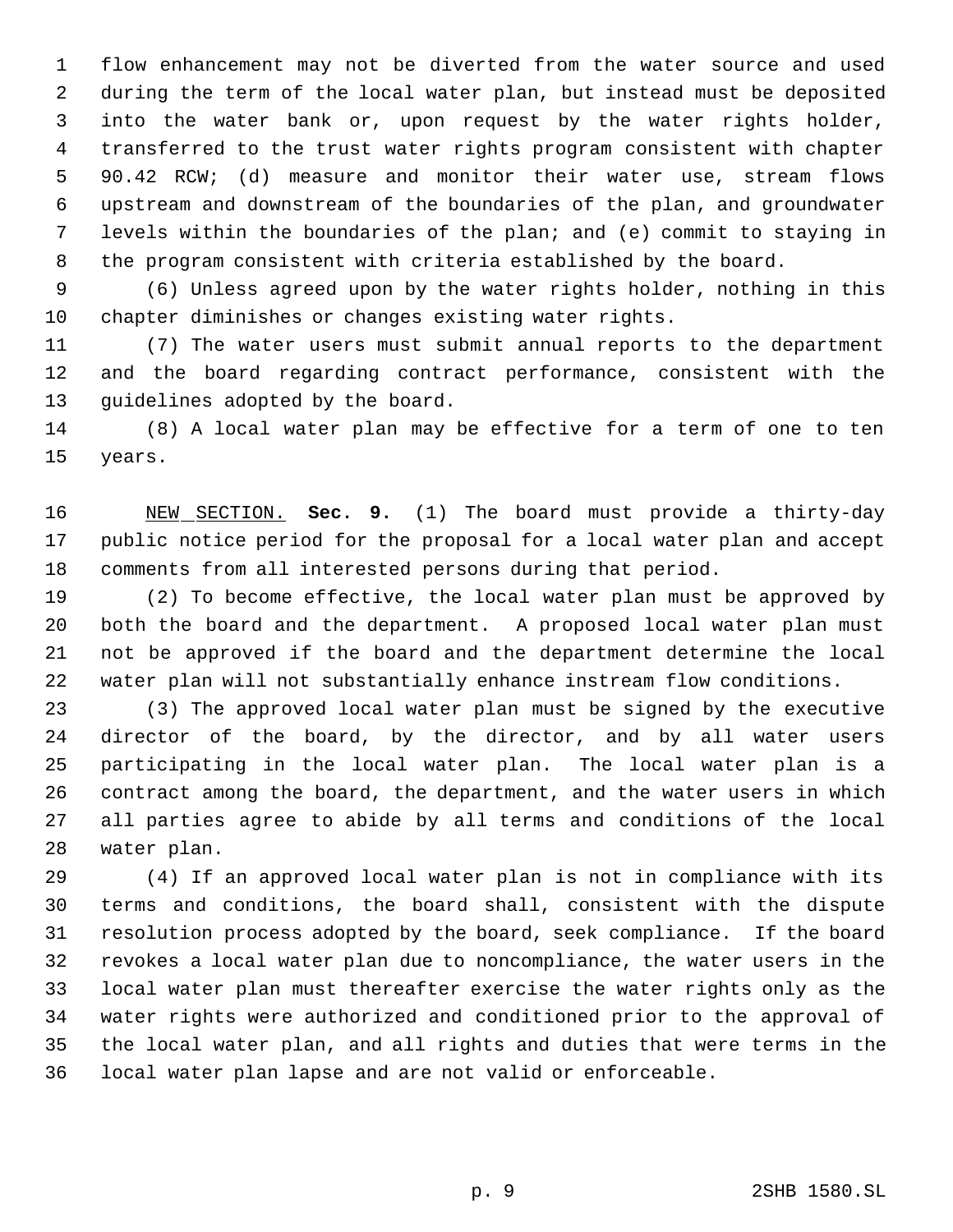NEW SECTION. **Sec. 10.** (1) Any person not party to the local water plan and aggrieved by the director's decision may appeal the decision to the pollution control hearings board as provided under RCW 43.21B.230.

 (2) A water rights holder who believes the holder's water right has been impaired by any action under this chapter may request that the department review the impairment claim. If the department determines that some action under this chapter is impairing existing rights, the department, the board, and the water users must amend the local water plan to eliminate the impairment. Any decision of the department to alter or not alter a local water plan is appealable to the pollution control hearings board under RCW 43.21B.230.

 NEW SECTION. **Sec. 11.** (1) A local water plan expires by its terms, by withdrawal of one or more water users to the local water plan, or upon agreement by all parties to the contact. Upon the expiration of a local water plan that has been operating for five or more years, the water users may request that the board and the department make the elements of the local water plan, including water deposited to the water bank for placement in the trust water rights program, permanent authorizations and conditions for use of the water rights.

 (2) The request under subsection (1) of this section must be evaluated based on whether:

 (a) The determination of the baseline water use adequately analyzed the extent and validity of the donated water right; and

 (b)(i) Whether there is injury or detriment to other existing water rights; or

 (ii) The written approval obtained from the holder of an impaired water right is continued or renewed.

 (3) If the board and the department approve the request under subsection (1) of this section, the department shall issue superseding water rights consistent with the management and uses of the water under the local water plan. That portion of the water rights deposited in the water bank for placement in the trust water rights program must be made permanent and transferred in accordance with chapter 90.42 RCW.

 (4) If the local water plan expires and the water management and uses under the local water plan are not granted approval to be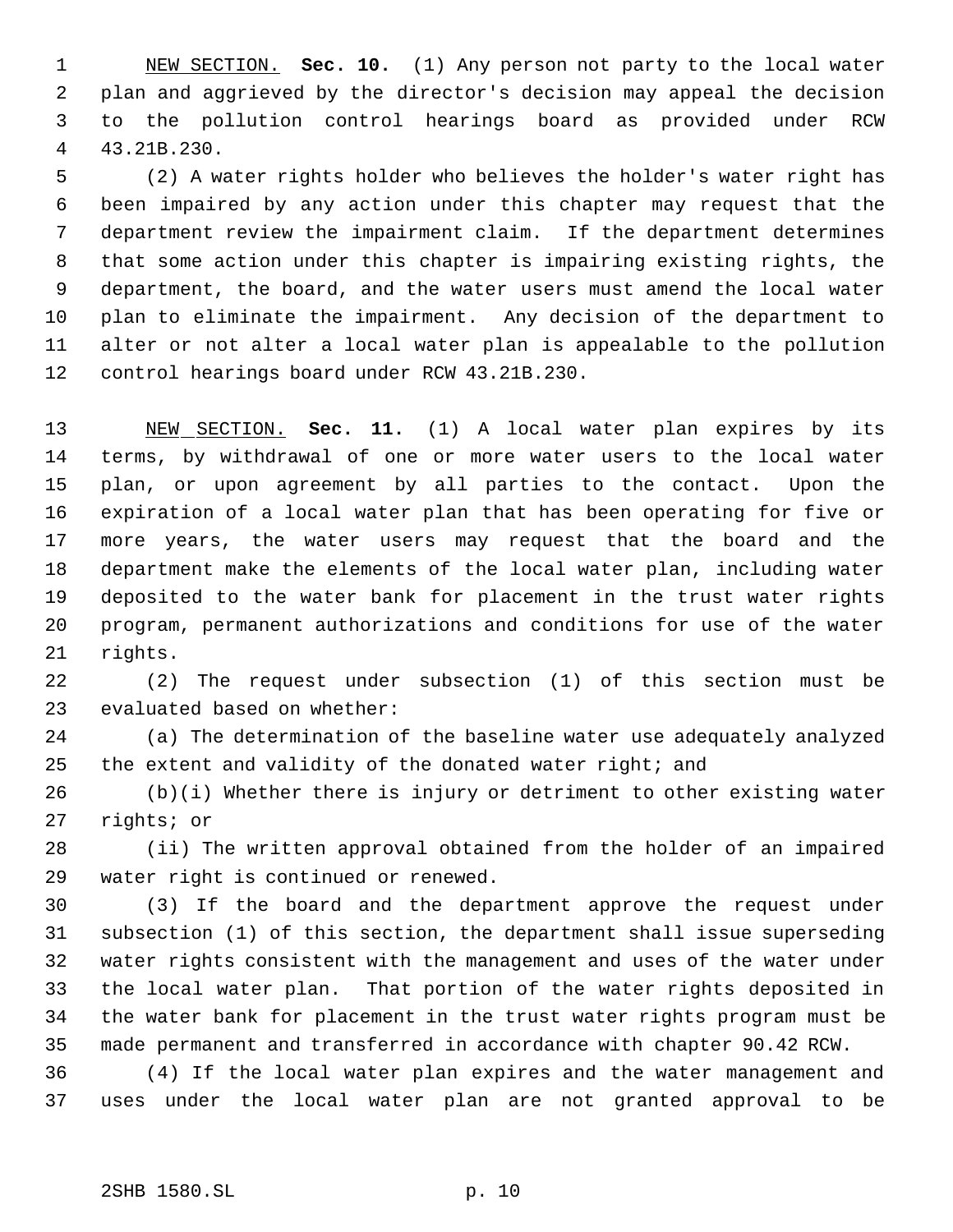permanent, the water users in the local water plan must thereafter exercise the water rights only as the water rights were authorized and conditioned prior to the local water plan, and all rights and duties that were terms in the local water plan lapse and are not valid or enforceable.

 NEW SECTION. **Sec. 12.** (1) The water rights in the local water plan as authorized for the uses described in section 8(4) of this act are:

 (a) Not subject to either the approval of the department under RCW 90.03.380 through 90.03.390, 90.44.100, and 90.44.105, or a tentative determination of the validity and extent of the water rights;

 (b) Not subject to loss by forfeiture under RCW 90.14.130 through 90.14.200 during the period of time from when the local water plan is approved to the expiration or nullification of the local water plan as 15 provided in section 11 of this act; and

 (c) Not to be exercised in a manner that would result in injury or detriment to other existing water rights unless express written approval is obtained from the holder of the impaired water right. To allow impacts to existing instream flow rights, the board and the department must agree that the flow benefits provided by a local water plan outweigh the impacts on existing instream flow rights.

 (2) The years during the period of time when the local water plan is operational may not be considered or calculated as a period of time that the water was not applied to use for purposes of RCW 90.14.130 through 90.14.200. Further, the years during this period of time may not be considered or calculated as a period of time that the water was not applied to use and for purposes of future applications to change the water right for additional purposes or acreage under RCW 90.03.380.

 NEW SECTION. **Sec. 13.** The local water management program authorized by this chapter must be piloted in WRIA 32, as defined in chapter 173-500 WAC as it existed on January 1, 1997.

 **Sec. 14.** RCW 90.14.140 and 2001 c 240 s 1, 2001 c 237 s 27, and 2001 c 69 s 5 are each reenacted and amended to read as follows: (1) For the purposes of RCW 90.14.130 through 90.14.180,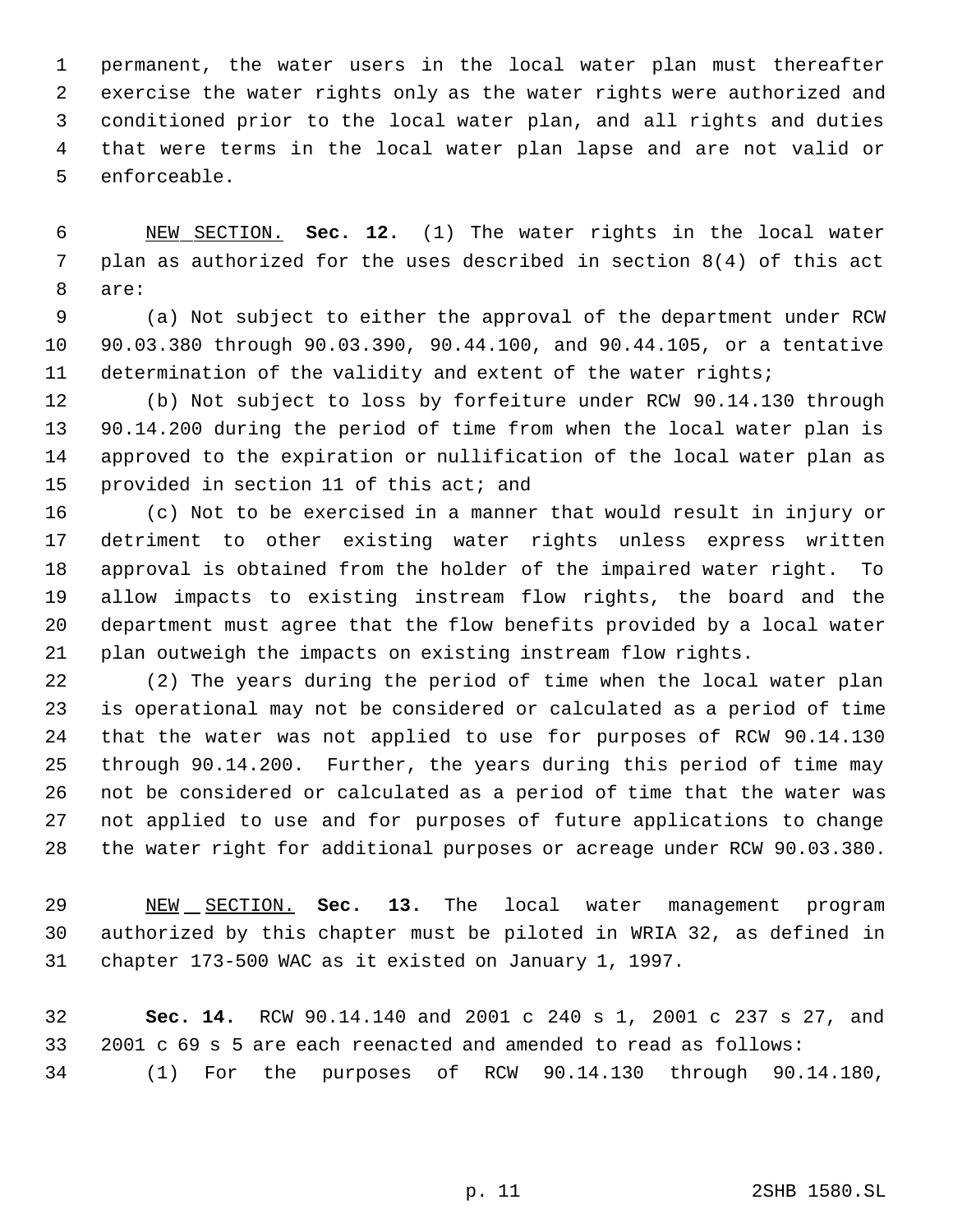"sufficient cause" shall be defined as the nonuse of all or a portion of the water by the owner of a water right for a period of five or more consecutive years where such nonuse occurs as a result of:

(a) Drought, or other unavailability of water;

 (b) Active service in the armed forces of the United States during military crisis;

(c) Nonvoluntary service in the armed forces of the United States;

8 (d) The operation of legal proceedings;

 (e) Federal or state agency leases of or options to purchase lands or water rights which preclude or reduce the use of the right by the owner of the water right;

 (f) Federal laws imposing land or water use restrictions either directly or through the voluntary enrollment of a landowner in a federal program implementing those laws, or acreage limitations, or production quotas;

 (g) Temporarily reduced water need for irrigation use where such reduction is due to varying weather conditions, including but not limited to precipitation and temperature, that warranted the reduction in water use, so long as the water user's diversion and delivery facilities are maintained in good operating condition consistent with beneficial use of the full amount of the water right;

 (h) Temporarily reduced diversions or withdrawals of irrigation water directly resulting from the provisions of a contract or similar agreement in which a supplier of electricity buys back electricity from the water right holder and the electricity is needed for the diversion or withdrawal or for the use of the water diverted or withdrawn for irrigation purposes;

 (i) Water conservation measures implemented under the Yakima river basin water enhancement project, so long as the conserved water is reallocated in accordance with the provisions of P.L. 103-434;

 (j) Reliance by an irrigation water user on the transitory presence of return flows in lieu of diversion or withdrawal of water from the primary source of supply, if such return flows are measured or reliably estimated using a scientific methodology generally accepted as reliable within the scientific community; or

 (k) The reduced use of irrigation water resulting from crop rotation. For purposes of this subsection, crop rotation means the temporary change in the type of crops grown resulting from the exercise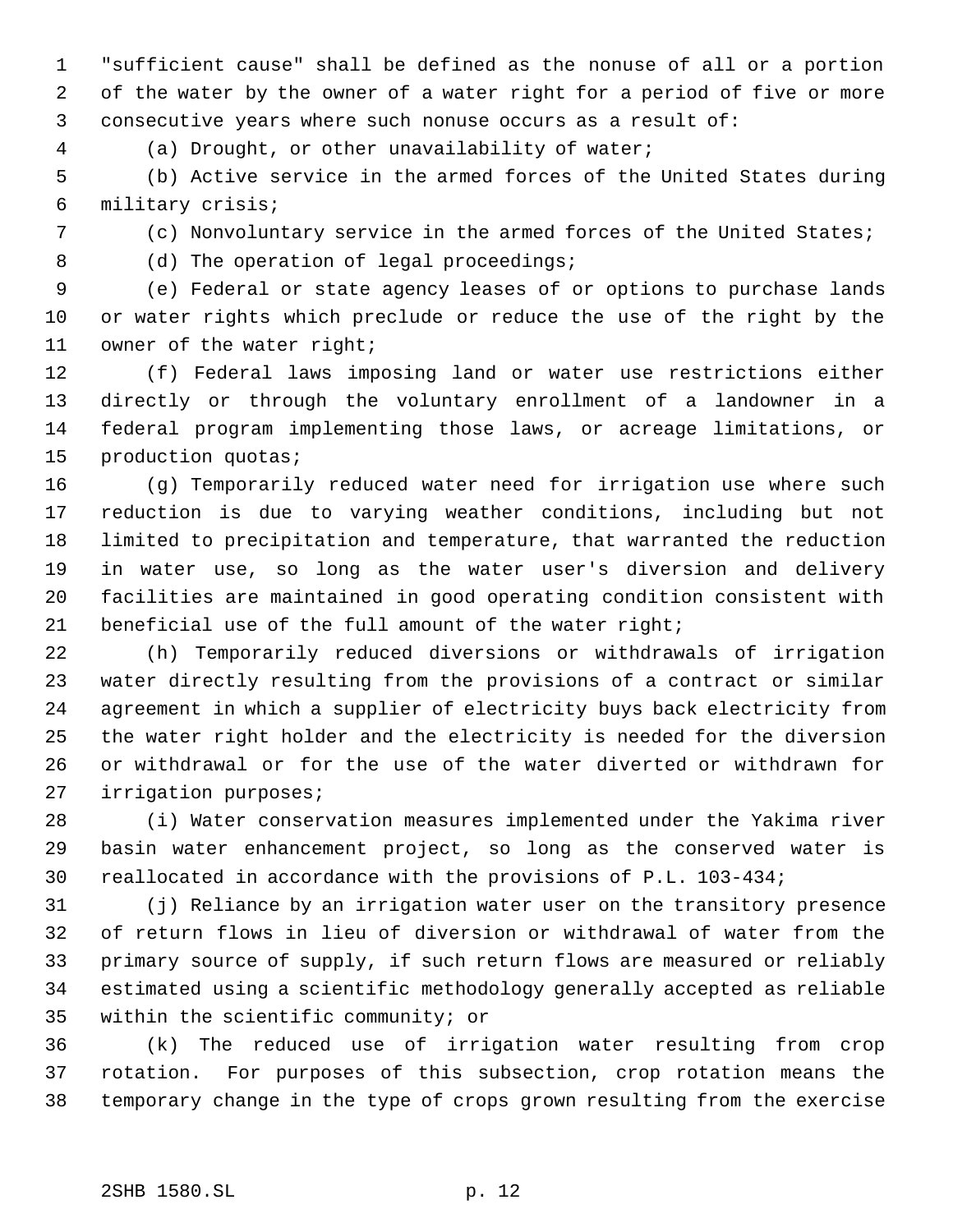of generally recognized sound farming practices. Unused water resulting from crop rotation will not be relinquished if the remaining portion of the water continues to be beneficially used.

 (2) Notwithstanding any other provisions of RCW 90.14.130 through 90.14.180, there shall be no relinquishment of any water right:

 (a) If such right is claimed for power development purposes under chapter 90.16 RCW and annual license fees are paid in accordance with chapter 90.16 RCW;

 (b) If such right is used for a standby or reserve water supply to be used in time of drought or other low flow period so long as withdrawal or diversion facilities are maintained in good operating 12 condition for the use of such reserve or standby water supply;

 (c) If such right is claimed for a determined future development to take place either within fifteen years of July 1, 1967, or the most recent beneficial use of the water right, whichever date is later;

 (d) If such right is claimed for municipal water supply purposes under chapter 90.03 RCW;

 (e) If such waters are not subject to appropriation under the applicable provisions of RCW 90.40.030;

 (f) If such right or portion of the right is leased to another person for use on land other than the land to which the right is appurtenant as long as the lessee makes beneficial use of the right in accordance with this chapter and a transfer or change of the right has been approved by the department in accordance with RCW 90.03.380, 90.03.383, 90.03.390, or 90.44.100;

 (g) If such a right or portion of the right is authorized for a purpose that is satisfied by the use of agricultural industrial process 28 water as authorized under RCW 90.46.150;  $((\theta \cdot \hat{r}))$ 

 (h) If such right is a trust water right under chapter 90.38 or 30 90.42 RCW<sub>i</sub>

 (i) If such a right is involved in an approved local water plan created under section 9 of this act, provided the right is subject to an agreement not to divert under section 5 of this act, or provided the 34 right is banked under section 7 of this act.

 (3) In adding provisions to this section by chapter 237, Laws of 2001, the legislature does not intend to imply legislative approval or disapproval of any existing administrative policy regarding, or any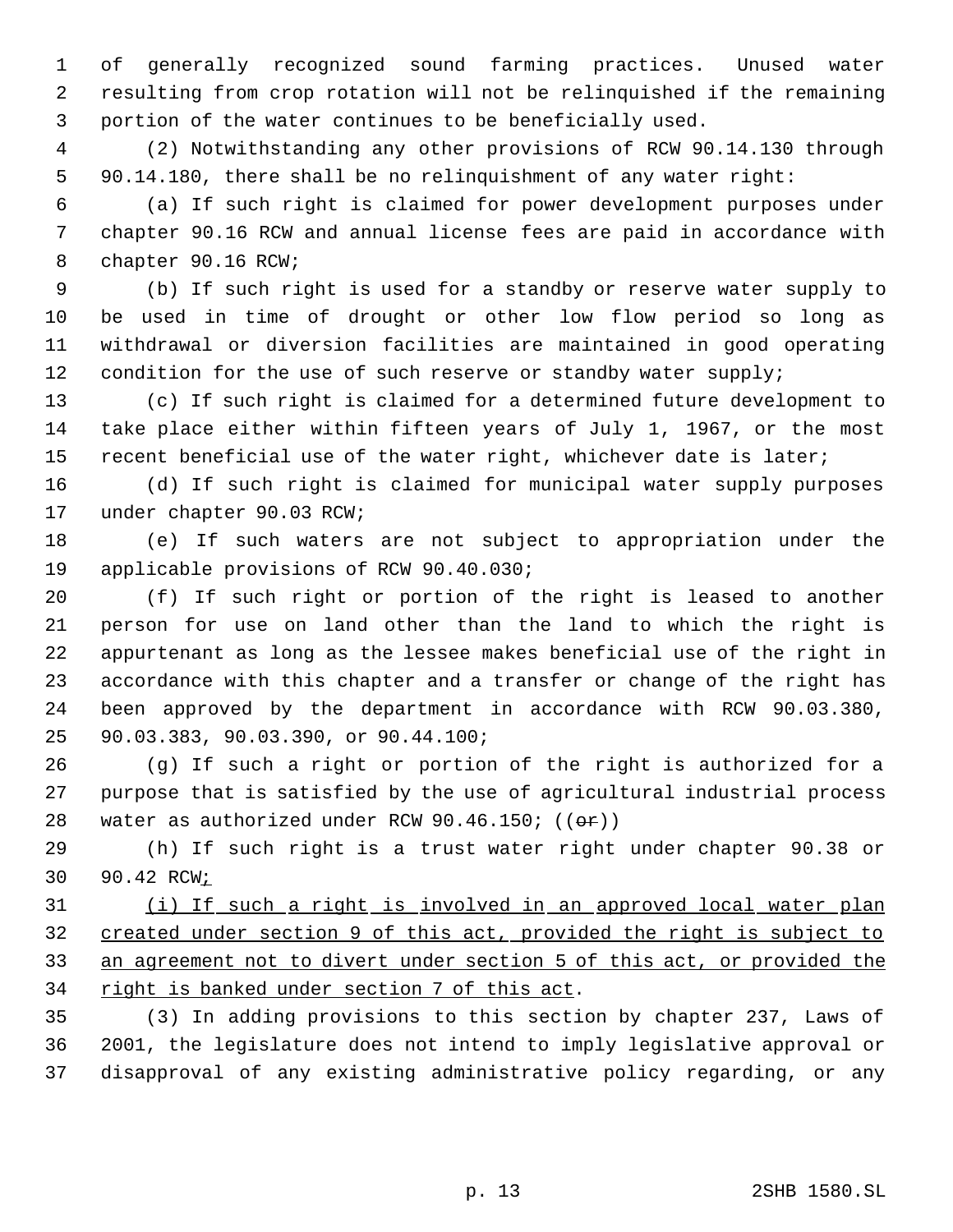existing administrative or judicial interpretation of, the provisions of this section not expressly added or revised.

 **Sec. 15.** RCW 90.03.380 and 2003 c 329 s 2 are each amended to read as follows:

 (1) The right to the use of water which has been applied to a beneficial use in the state shall be and remain appurtenant to the land or place upon which the same is used: PROVIDED, HOWEVER, That the right may be transferred to another or to others and become appurtenant to any other land or place of use without loss of priority of right theretofore established if such change can be made without detriment or injury to existing rights. The point of diversion of water for beneficial use or the purpose of use may be changed, if such change can be made without detriment or injury to existing rights. A change in the place of use, point of diversion, and/or purpose of use of a water right to enable irrigation of additional acreage or the addition of new uses may be permitted if such change results in no increase in the annual consumptive quantity of water used under the water right. For purposes of this section, "annual consumptive quantity" means the estimated or actual annual amount of water diverted pursuant to the water right, reduced by the estimated annual amount of return flows, averaged over the two years of greatest use within the most recent five-year period of continuous beneficial use of the water right. Before any transfer of such right to use water or change of the point of diversion of water or change of purpose of use can be made, any person having an interest in the transfer or change, shall file a written application therefor with the department, and the application shall not be granted until notice of the application is published as provided in RCW 90.03.280. If it shall appear that such transfer or such change may be made without injury or detriment to existing rights, the department shall issue to the applicant a certificate in duplicate granting the right for such transfer or for such change of point of diversion or of use. The certificate so issued shall be filed and be made a record with the department and the duplicate certificate issued to the applicant may be filed with the county auditor in like manner and with the same effect as provided in the original certificate or 36 permit to divert water. The time period that the water right was banked under section 7 of this act, in an approved local water plan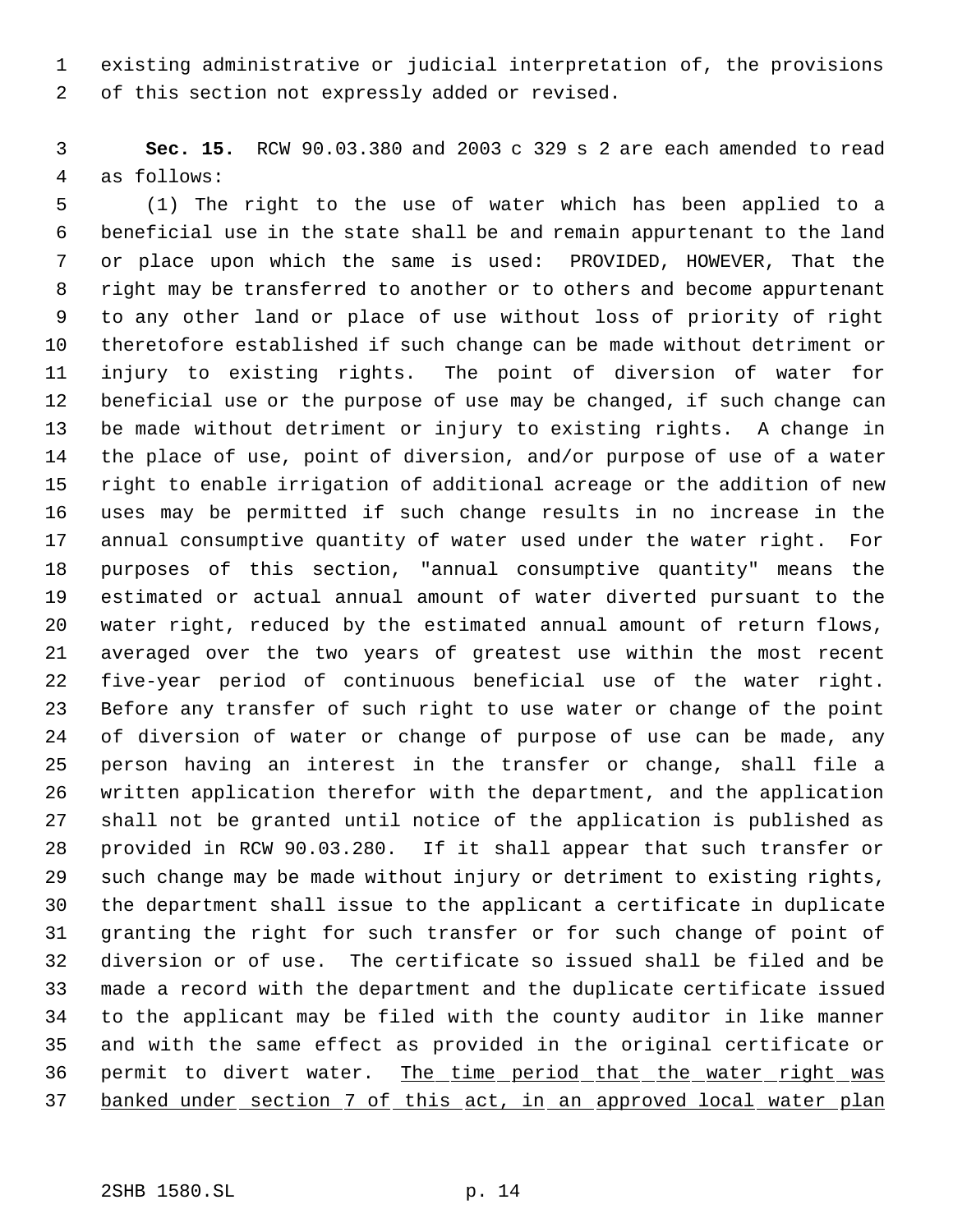created under section 9 of this act, or the water right was subject to 2 an agreement to not divert under section 5 of this act will not be included in the most recent five-year period of continuous beneficial 4 use for the purpose of determining the annual consumptive quantity 5 under this section. If the water right has not been used during the previous five years but the nonuse of which qualifies for one or more of the statutory good causes or exceptions to relinquishment in RCW 90.14.140 and 90.44.520, the period of nonuse is not included in the most recent five-year period of continuous beneficial use for purposes 10 of determining the annual consumptive quantity of water under this section.

 (2) If an application for change proposes to transfer water rights from one irrigation district to another, the department shall, before publication of notice, receive concurrence from each of the irrigation districts that such transfer or change will not adversely affect the ability to deliver water to other landowners or impair the financial integrity of either of the districts.

 (3) A change in place of use by an individual water user or users of water provided by an irrigation district need only receive approval for the change from the board of directors of the district if the use of water continues within the irrigation district, and when water is provided by an irrigation entity that is a member of a board of joint control created under chapter 87.80 RCW, approval need only be received from the board of joint control if the use of water continues within the area of jurisdiction of the joint board and the change can be made without detriment or injury to existing rights.

 (4) This section shall not apply to trust water rights acquired by the state through the funding of water conservation projects under chapter 90.38 RCW or RCW 90.42.010 through 90.42.070.

 (5)(a) Pending applications for new water rights are not entitled to protection from impairment, injury, or detriment when an application relating to an existing surface or ground water right is considered.

 (b) Applications relating to existing surface or ground water rights may be processed and decisions on them rendered independently of processing and rendering decisions on pending applications for new water rights within the same source of supply without regard to the date of filing of the pending applications for new water rights.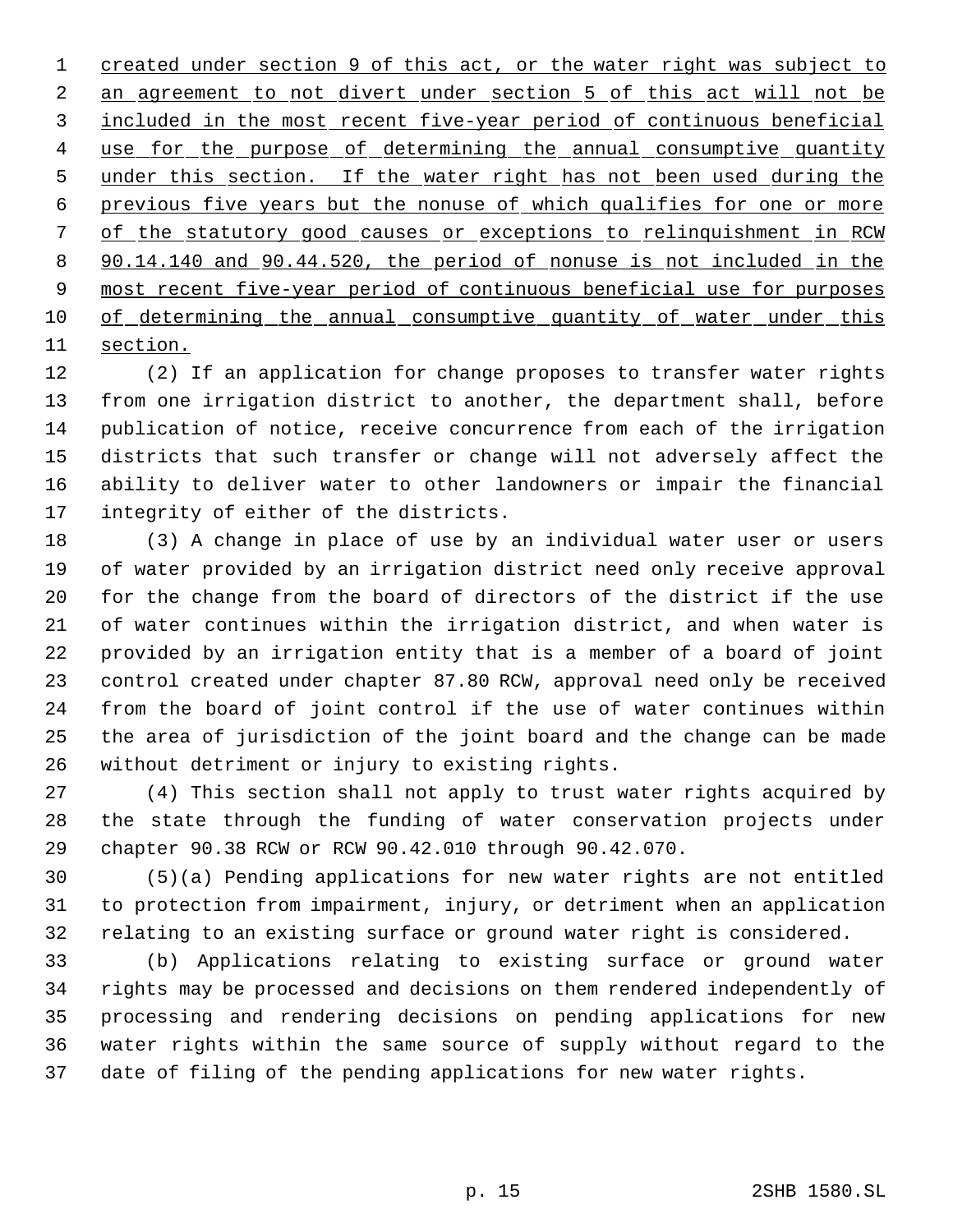(c) Notwithstanding any other existing authority to process applications, including but not limited to the authority to process applications under WAC 173-152-050 as it existed on January 1, 2001, an application relating to an existing surface or ground water right may be processed ahead of a previously filed application relating to an existing right when sufficient information for a decision on the previously filed application is not available and the applicant for the previously filed application is sent written notice that explains what information is not available and informs the applicant that processing of the next application will begin. The previously filed application does not lose its priority date and if the information is provided by the applicant within sixty days, the previously filed application shall be processed at that time. This subsection (5)(c) does not affect any other existing authority to process applications.

 (d) Nothing in this subsection (5) is intended to stop the processing of applications for new water rights.

 (6) No applicant for a change, transfer, or amendment of a water right may be required to give up any part of the applicant's valid water right or claim to a state agency, the trust water rights program, or to other persons as a condition of processing the application.

 (7) In revising the provisions of this section and adding provisions to this section by chapter 237, Laws of 2001, the legislature does not intend to imply legislative approval or disapproval of any existing administrative policy regarding, or any existing administrative or judicial interpretation of, the provisions of this section not expressly added or revised.

 (8) The development and use of a small irrigation impoundment, as defined in RCW 90.03.370(8), does not constitute a change or amendment for the purposes of this section. The exemption expressly provided by this subsection shall not be construed as requiring a change or transfer of any existing water right to enable the holder of the right to store water governed by the right.

 (9) This section does not apply to a water right involved in an approved local water plan created under section 9 of this act, a water 35 right that is subject to an agreement not to divert under section 5 of this act, or a banked water right under section 7 of this act.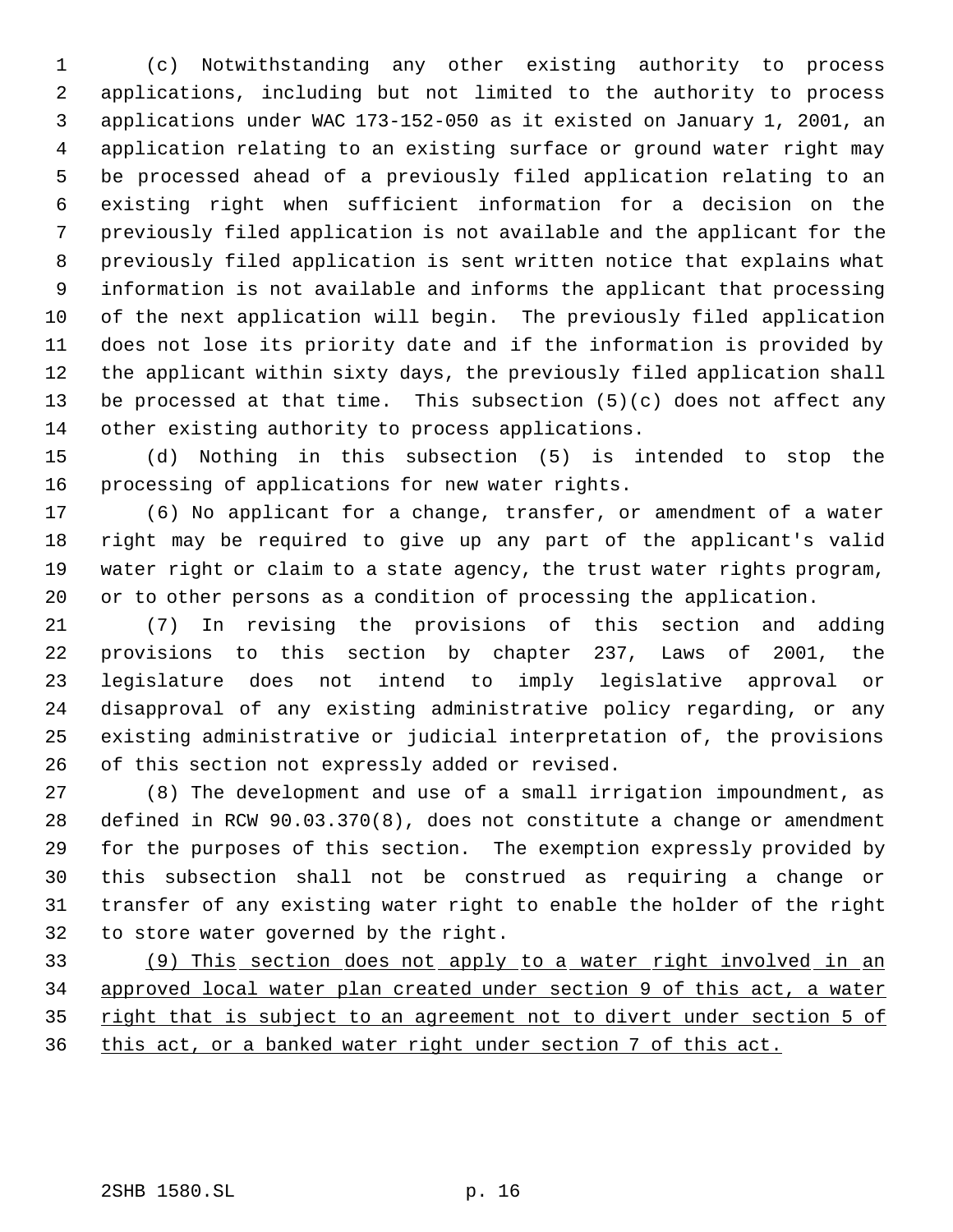**Sec. 16.** RCW 90.44.100 and 2003 c 329 s 3 are each amended to read as follows:

 (1) After an application to, and upon the issuance by the department of an amendment to the appropriate permit or certificate of groundwater right, the holder of a valid right to withdraw public groundwaters may, without losing the holder's priority of right, construct wells or other means of withdrawal at a new location in substitution for or in addition to those at the original location, or the holder may change the manner or the place of use of the water.

 (2) An amendment to construct replacement or a new additional well or wells at a location outside of the location of the original well or wells or to change the manner or place of use of the water shall be issued only after publication of notice of the application and findings as prescribed in the case of an original application. Such amendment shall be issued by the department only on the conditions that: (a) The additional or replacement well or wells shall tap the same body of public groundwater as the original well or wells; (b) where a replacement well or wells is approved, the use of the original well or wells shall be discontinued and the original well or wells shall be properly decommissioned as required under chapter 18.104 RCW; (c) where an additional well or wells is constructed, the original well or wells may continue to be used, but the combined total withdrawal from the original and additional well or wells shall not enlarge the right conveyed by the original permit or certificate; and (d) other existing rights shall not be impaired. The department may specify an approved manner of construction and shall require a showing of compliance with the terms of the amendment, as provided in RCW 90.44.080 in the case of an original permit.

 (3) The construction of a replacement or new additional well or wells at the location of the original well or wells shall be allowed without application to the department for an amendment. However, the following apply to such a replacement or new additional well: (a) The well shall tap the same body of public groundwater as the original well or wells; (b) if a replacement well is constructed, the use of the original well or wells shall be discontinued and the original well or wells shall be properly decommissioned as required under chapter 18.104 RCW; (c) if a new additional well is constructed, the original well or wells may continue to be used, but the combined total withdrawal from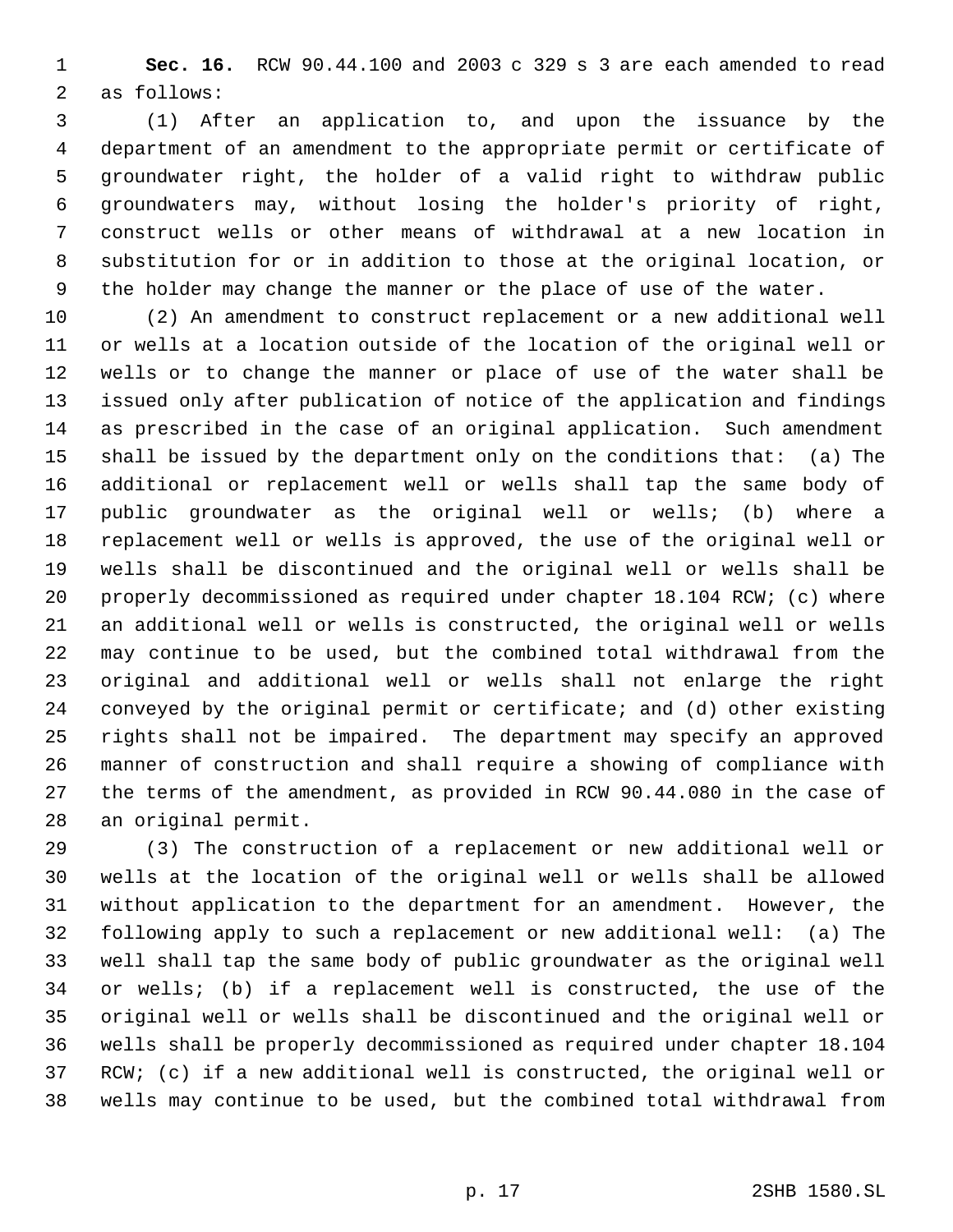the original and additional well or wells shall not enlarge the right conveyed by the original water use permit or certificate; (d) the construction and use of the well shall not interfere with or impair water rights with an earlier date of priority than the water right or rights for the original well or wells; (e) the replacement or additional well shall be located no closer than the original well to a well it might interfere with; (f) the department may specify an 8 approved manner of construction of the well; and (g) the department shall require a showing of compliance with the conditions of this subsection (3).

 (4) As used in this section, the "location of the original well or wells" is the area described as the point of withdrawal in the original public notice published for the application for the water right for the well.

 (5) The development and use of a small irrigation impoundment, as defined in RCW 90.03.370(8), does not constitute a change or amendment for the purposes of this section. The exemption expressly provided by this subsection shall not be construed as requiring an amendment of any existing water right to enable the holder of the right to store water governed by the right.

 (6) This section does not apply to a water right involved in an approved local water plan created under section 9 of this act or a banked water right under section 7 of this act.

 **Sec. 17.** RCW 43.21B.110 and 2003 c 393 s 19 are each amended to read as follows:

 (1) The hearings board shall only have jurisdiction to hear and decide appeals from the following decisions of the department, the director, local conservation districts, and the air pollution control boards or authorities as established pursuant to chapter 70.94 RCW, or local health departments:

 (a) Civil penalties imposed pursuant to RCW 18.104.155, 70.94.431, 70.105.080, 70.107.050, 88.46.090, 90.03.600, 90.48.144, 90.56.310, and 90.56.330.

 (b) Orders issued pursuant to RCW 18.104.043, 18.104.060, 43.27A.190, 70.94.211, 70.94.332, 70.105.095, 86.16.020, 88.46.070, 90.14.130, 90.48.120, and 90.56.330.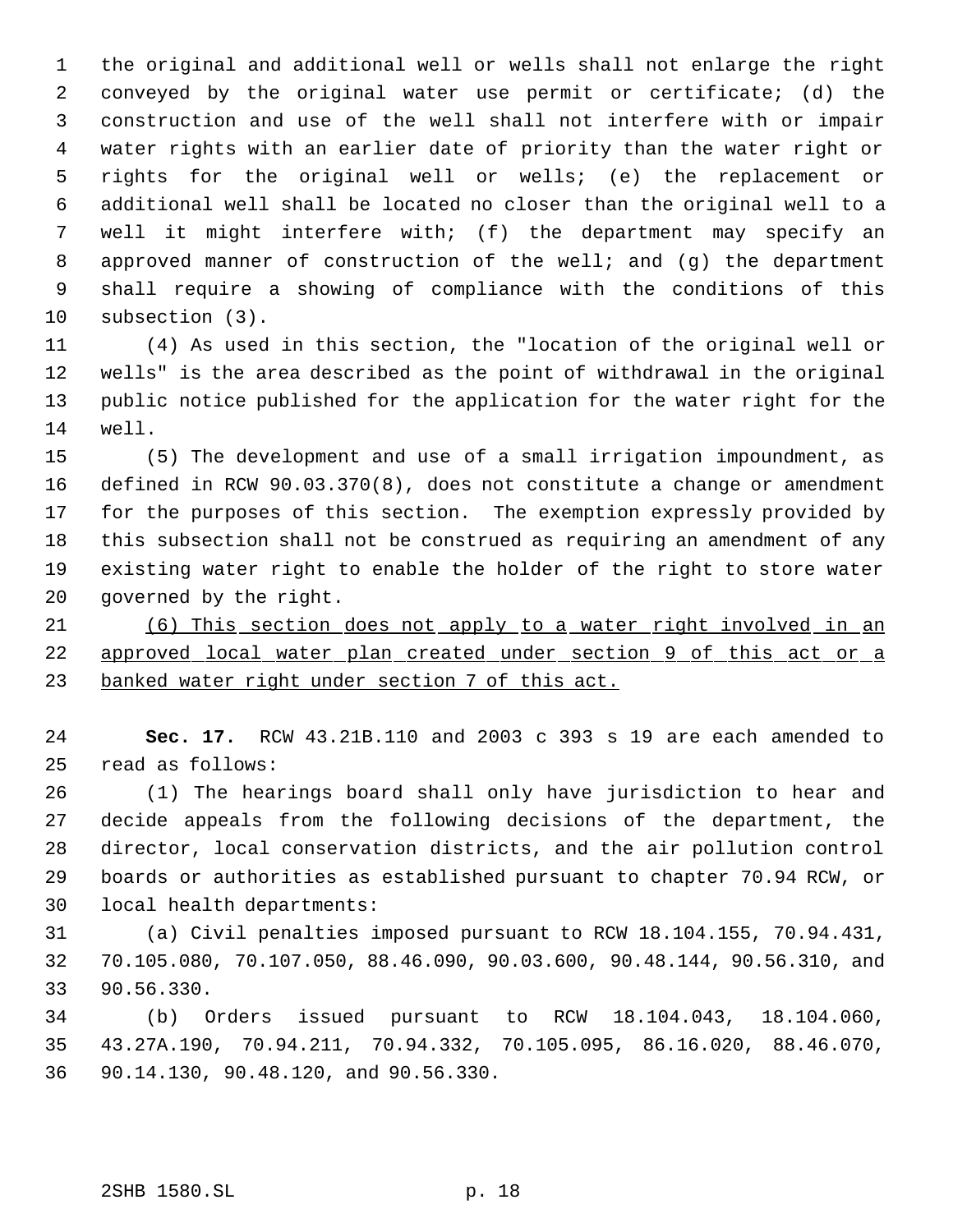(c) A final decision by the department or director made under this act.

 (d) Except as provided in RCW 90.03.210(2), the issuance, modification, or termination of any permit, certificate, or license by the department or any air authority in the exercise of its jurisdiction, including the issuance or termination of a waste disposal permit, the denial of an application for a waste disposal permit, the modification of the conditions or the terms of a waste disposal permit, or a decision to approve or deny an application for a solid waste permit exemption under RCW 70.95.300.

11 ( $(\overline{d})$ ) (e) Decisions of local health departments regarding the grant or denial of solid waste permits pursuant to chapter 70.95 RCW.

13 ( $(\overline{\left\langle e\right\rangle})$ ) <u>(f)</u> Decisions of local health departments regarding the issuance and enforcement of permits to use or dispose of biosolids under RCW 70.95J.080.

16 ( $(\{\text{f}\})$ ) (g) Decisions of the department regarding waste-derived fertilizer or micronutrient fertilizer under RCW 15.54.820, and decisions of the department regarding waste-derived soil amendments under RCW 70.95.205.

 $((\overline{g}))$  (h) Decisions of local conservation districts related to the denial of approval or denial of certification of a dairy nutrient management plan; conditions contained in a plan; application of any dairy nutrient management practices, standards, methods, and technologies to a particular dairy farm; and failure to adhere to the plan review and approval timelines in RCW 90.64.026.

26  $((+h))$   $(i)$  Any other decision by the department or an air authority which pursuant to law must be decided as an adjudicative proceeding under chapter 34.05 RCW.

 (2) The following hearings shall not be conducted by the hearings board:

 (a) Hearings required by law to be conducted by the shorelines hearings board pursuant to chapter 90.58 RCW.

 (b) Hearings conducted by the department pursuant to RCW 70.94.332, 70.94.390, 70.94.395, 70.94.400, 70.94.405, 70.94.410, and 90.44.180.

 (c) Proceedings conducted by the department, or the department's designee, under RCW 90.03.160 through 90.03.210 or 90.44.220.

 (d) Hearings conducted by the department to adopt, modify, or repeal rules.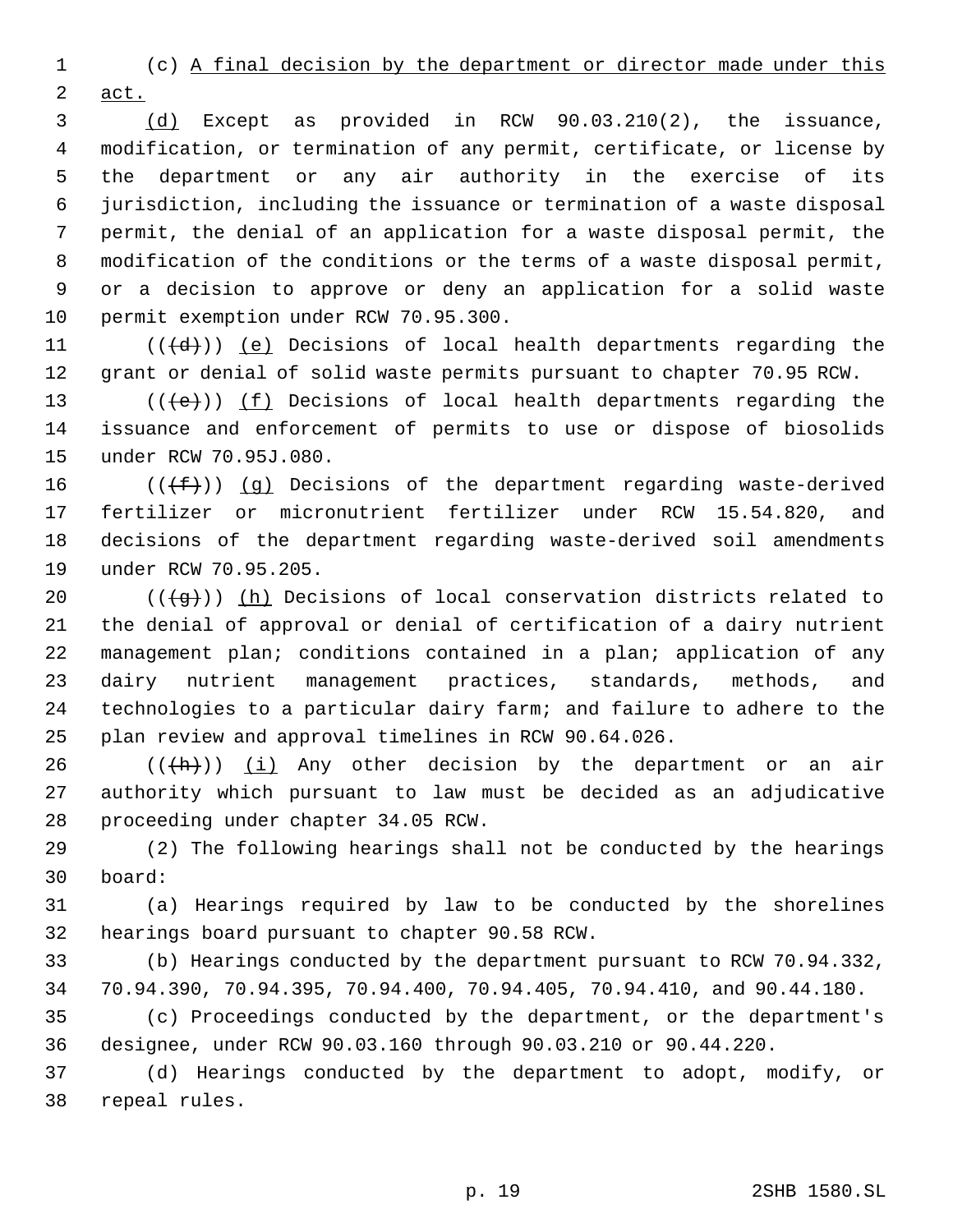(e) Appeals of decisions by the department as provided in chapter 43.21L RCW.

 (3) Review of rules and regulations adopted by the hearings board shall be subject to review in accordance with the provisions of the 5 administrative procedure act, chapter 34.05 RCW.

 **Sec. 18.** RCW 90.82.060 and 2008 c 210 s 1 are each amended to read as follows:

 (1) Planning conducted under this chapter must provide for a process to allow the local citizens within a WRIA or multi-WRIA area to join together in an effort to: (a) Assess the status of the water resources of their WRIA or multi-WRIA area; and (b) determine how best to manage the water resources of the WRIA or multi-WRIA area to balance the competing resource demands for that area within the parameters under RCW 90.82.120.

 (2)(a) Watershed planning under this chapter may be initiated for 16 a WRIA only with the concurrence of: (i) All counties within the WRIA; (ii) the largest city or town within the WRIA unless the WRIA does not contain a city or town; and (iii) the water supply utility obtaining the largest quantity of water from the WRIA or, for a WRIA with lands within the Columbia Basin project, the water supply utility obtaining from the Columbia Basin project the largest quantity of water for the WRIA. To apply for a grant for organizing the planning unit as provided for under RCW 90.82.040(2)(a), these entities shall designate the entity that will serve as the lead agency for the planning effort and indicate how the planning unit will be staffed.

 (b) For purposes of this chapter, WRIA 40 shall be divided such that the portion of the WRIA located entirely within the Stemilt and Squilchuck subbasins shall be considered WRIA 40a and the remaining portion shall be considered WRIA 40b. Planning may be conducted separately for WRIA 40a and 40b. WRIA 40a shall be eligible for one- fourth of the funding available for a single WRIA, and WRIA 40b shall be eligible for three-fourths of the funding available for a single WRIA.

 (c) For purposes of this chapter, WRIA 29 shall be divided such that the portion of the WRIA located entirely within the White Salmon subbasin and the subbasins east thereof shall be considered WRIA 29b and the remaining portion shall be considered WRIA 29a. Planning may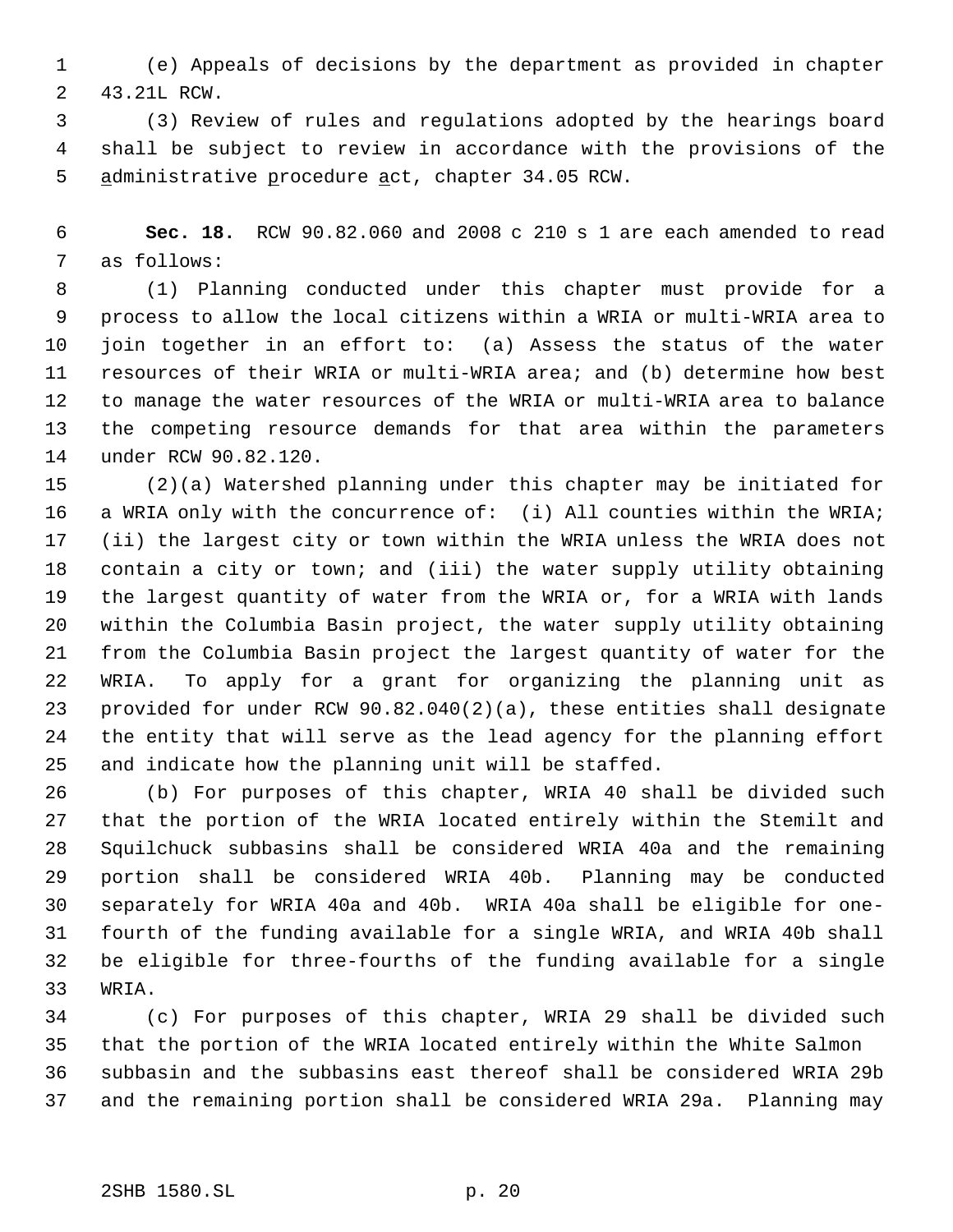be conducted separately for WRIA 29a and 29b. WRIA 29a shall be eligible for one-half of the funding available for a single WRIA and WRIA 29b shall be eligible for one-half of the funding available for a single WRIA.

 (d) For purposes of this chapter, WRIA 14 shall be divided such that the portion of the WRIA where surface waters drain into Hood Canal shall be considered WRIA 14b, and the remaining portion shall be considered WRIA 14a. Planning for WRIA 14b under this chapter shall be conducted by the WRIA 16 planning unit. WRIA 14b shall be eligible for one-half of the funding available for a single WRIA, and WRIA 14a shall be eligible for one-half of the funding available for a single WRIA.

 (3) Watershed planning under this chapter may be initiated for a multi-WRIA area only with the concurrence of: (a) All counties within the multi-WRIA area; (b) the largest city or town in each WRIA unless the WRIA does not contain a city or town; and (c) the water supply utility obtaining the largest quantity of water in each WRIA.

 (4) If entities in subsection (2) or (3) of this section decide jointly and unanimously to proceed, they shall invite all tribes with reservation lands within the management area.

 (5) The entities in subsection (2) or (3) of this section, including the tribes if they affirmatively accept the invitation, constitute the initiating governments for the purposes of this section.

 (6) The organizing grant shall be used to organize the planning unit and to determine the scope of the planning to be conducted. In determining the scope of the planning activities, consideration shall be given to all existing plans and related planning activities. The scope of planning must include water quantity elements as provided in RCW 90.82.070, and may include water quality elements as contained in RCW 90.82.090, habitat elements as contained in RCW 90.82.100, and instream flow elements as contained in RCW 90.82.080. The initiating governments shall work with state government, other local governments within the management area, and affected tribal governments, in developing a planning process. The initiating governments may hold public meetings as deemed necessary to develop a proposed scope of work and a proposed composition of the planning unit. In developing a proposed composition of the planning unit, the initiating governments shall provide for representation of a wide range of water resource interests.